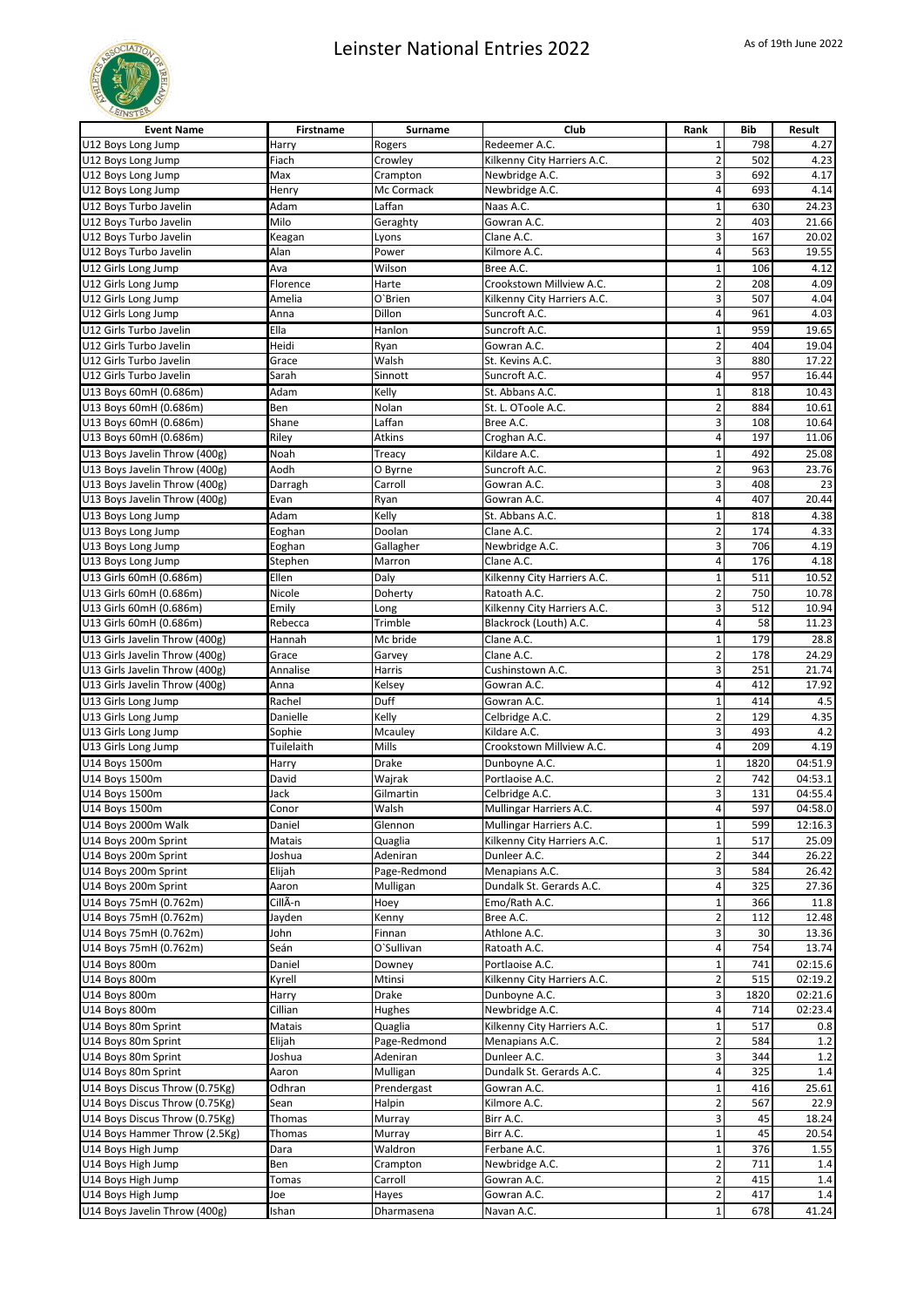

| <b>Event Name</b>                                        | Firstname        | <b>Surname</b>        | Club                              | Rank                           | Bib        | Result       |
|----------------------------------------------------------|------------------|-----------------------|-----------------------------------|--------------------------------|------------|--------------|
| U14 Boys Javelin Throw (400g)                            | Elijah           | Page-Redmond          | Menapians A.C.                    | 2                              | 584        | 31.52        |
| U14 Boys Javelin Throw (400g)                            | Josh             | Nolan                 | Menapians A.C.                    | 3                              | 585        | 30.93        |
| U14 Boys Javelin Throw (400g)                            | Daragh           | O Sullivan            | Naas A.C.                         | 4                              | 637        | 29.13        |
| U14 Boys Long Jump                                       | Daniel           | Downey                | Portlaoise A.C.                   | $\mathbf 1$                    | 741        | 4.93         |
| U14 Boys Long Jump                                       | Jayden           | Kenny                 | Bree A.C.                         | $\overline{2}$                 | 112        | 4.88         |
| U14 Boys Long Jump                                       | John-Paul        | Archbold              | Newbridge A.C.                    | 3                              | 709        | 4.75         |
| U14 Boys Long Jump                                       | Odhran           | Prendergast           | Gowran A.C.                       | 4                              | 416        | 4.57         |
| U14 Boys Shot Put (2.72kg)                               | Fionnan          | Brennan               | St. Abbans A.C.                   | $\mathbf{1}$                   | 823        | 11.07        |
| U14 Boys Shot Put (2.72kg)                               | Finn<br>Cillian  | Naughton<br>Hughes    | Tara A.C.                         | $\overline{2}$<br>3            | 971<br>714 | 9.72<br>9.27 |
| U14 Boys Shot Put (2.72kg)<br>U14 Boys Shot Put (2.72kg) | David            | Wajrak                | Newbridge A.C.<br>Portlaoise A.C. | 4                              | 742        | 8.85         |
| U14 Girls 1500m                                          | Chloe            | Cooney                | Ace A.C.                          | $\mathbf{1}$                   | 4          | 04:57.9      |
| U14 Girls 1500m                                          | Olivia           | Ryan                  | Ratoath A.C.                      | $\overline{\mathbf{c}}$        | 762        | 05:03.6      |
| U14 Girls 1500m                                          | Emma             | Hickey                | United Striders A.C.              | 3                              | 987        | 05:06.2      |
| U14 Girls 1500m                                          | Seren            | <b>Stamper Walshe</b> | Greystones and District A.C.      | 4                              | 442        | 05:10.1      |
| U14 Girls 2000m Walk                                     | Eabha            | Brennan               | Newbridge A.C.                    | $\mathbf 1$                    | 1851       | 12:09.4      |
| U14 Girls 2000m Walk                                     | Danielle         | <b>Browne</b>         | Celbridge A.C.                    | $\overline{\mathbf{c}}$        | 136        | 12:57.0      |
| U14 Girls 2000m Walk                                     | Holly            | Kearns                | Naas A.C.                         | 3                              | 642        | 13:06.1      |
| U14 Girls 2000m Walk                                     | Holly            | Tipping               | Celbridge A.C.                    | 4                              | 135        | 13:18.4      |
| U14 Girls 200m Sprint                                    | Shruthi          | Prasad                | Ace A.C.                          | $\overline{1}$                 | 5          | 27.7         |
| U14 Girls 200m Sprint                                    | Jessica          | Briody                | St. Brigids A.C.                  | $\overline{2}$                 | 854        | 27.93        |
| U14 Girls 200m Sprint                                    | Kate             | Maher                 | Kilkenny City Harriers A.C.       | 3                              | 521        | 28.5         |
| U14 Girls 200m Sprint                                    | Martha           | Bergin                | Kilkenny City Harriers A.C.       | 4                              | 520        | 28.9         |
| U14 Girls 75mH (0.686m)                                  | Aisling          | Shevlin               | Ratoath A.C.                      | $\mathbf{1}$                   | 759        | 12.64        |
| U14 Girls 75mH (0.686m)                                  | Holly            | Ryan                  | Dunboyne A.C.                     | $\overline{2}$                 | 310        | 12.71        |
| U14 Girls 75mH (0.686m)                                  | Saoirse          | Power                 | Cushinstown A.C.                  | 3                              | 253        | 12.83        |
| U14 Girls 75mH (0.686m)                                  | Lea              | Bolger                | Bree A.C.                         | 4                              | 115        | 13.41        |
| U14 Girls 800m                                           | Chloe            | Cooney                | Ace A.C.                          | $\mathbf{1}$                   |            | 02:24.3      |
| U14 Girls 800m                                           | Katie            | O`Reilly              | Dunboyne A.C.                     | $\overline{\mathbf{c}}$        | 719        | 02:26.8      |
| U14 Girls 800m                                           | Olivia           | Ryan                  | Ratoath A.C.                      | 3                              | 762        | 02:27.6      |
| U14 Girls 800m                                           | Eve              | Dowling               | Newbridge A.C.                    | 4                              | 718        | 02:28.7      |
| U14 Girls 80m Sprint                                     | Shruthi          | Prasad                | Ace A.C.                          | $\mathbf 1$                    | 5          | 10.84        |
| U14 Girls 80m Sprint                                     | Jessica          | Briody                | St. Brigids A.C.                  | $\overline{\mathbf{c}}$        | 854        | 10.99        |
| U14 Girls 80m Sprint                                     | Mia              | Cullen                | St. Patricks A.C.                 | 3                              | 914        | 11.01        |
| U14 Girls 80m Sprint                                     | Kate             | Maher                 | Kilkenny City Harriers A.C.       | 4                              | 521        | 11.15        |
| U14 Girls Discus Throw (0.75Kg)                          | Mary             | Kilrane               | Edenderry A.C.                    | $\mathbf 1$                    | 359        | 21.94        |
| U14 Girls Discus Throw (0.75Kg)                          | Doireann         | Haughney              | Brow Rangers A.C.                 | $\overline{2}$                 | 119        | 21.55        |
| U14 Girls Discus Throw (0.75Kg)                          | Aisleann         | Mullally              | St. Josephs A.C.                  | 3                              | 873        | 19.75        |
| U14 Girls Discus Throw (0.75Kg)                          | Martha           | Moore                 | Greystones and District A.C.      | 4                              | 445        | 16.24        |
| U14 Girls Hammer Throw (2.5Kg)                           | Doireann         | Haughney              | Brow Rangers A.C.                 | $\mathbf 1$                    | 119        | 27.84        |
| U14 Girls Hammer Throw (2.5Kg)                           | Lea              | Bolger                | Bree A.C.                         | $\overline{\mathbf{c}}$        | 115        | 27.69        |
| U14 Girls Hammer Throw (2.5Kg)                           | Mary             | Kilrane               | Edenderry A.C.                    | 3                              | 359        | 22.22        |
| U14 Girls High Jump                                      | Katie            | O'Reilly              | Dunboyne A.C.                     | $\mathbf{1}$<br>$\overline{2}$ | 312        | 1.46         |
| U14 Girls High Jump<br>U14 Girls High Jump               | Eve<br>Aoibhlinn | Dowling               | Newbridge A.C.                    | 3                              | 718<br>420 | 1.41         |
| U14 Girls High Jump                                      | Neasa            | Steger<br>Long        | Gowran A.C.<br>Enniscorthy A.C.   | 4                              | 369        | 1.41<br>1.35 |
| U14 Girls Javelin Throw (400g)                           | Blaithin         | Carragher             | Redeemer A.C.                     |                                | 804        | 27.29        |
| U14 Girls Javelin Throw (400g)                           | Danu             | Mcgann                | Bohermeen A.C.                    | $\mathbf 1$<br>$\overline{2}$  | 68         | 24.28        |
| U14 Girls Javelin Throw (400g)                           | Aisleann         | Mullally              | St. Josephs A.C.                  | 3                              | 873        | 23.61        |
| U14 Girls Javelin Throw (400g)                           | Charlotte        | Fee                   | Oughaval A.C.                     | 4                              | 730        | 21.82        |
| U14 Girls Long Jump                                      | Georgia          | Myerscough            | Crookstown Millview A.C.          | $\mathbf 1$                    | 213        | 4.68         |
| U14 Girls Long Jump                                      | Katie            | Mc Carthy             | Celbridge A.C.                    | $\overline{\mathbf{c}}$        | 134        | 4.52         |
| U14 Girls Long Jump                                      | Rachel           | <b>Beattie</b>        | Crookstown Millview A.C.          | 3                              | 214        | 4.44         |
| U14 Girls Long Jump                                      | Katie            | O'Reilly              | Dunboyne A.C.                     | 4                              | 312        | 4.43         |
| U14 Girls Shot Put (2kg)                                 | Blaithin         | Carragher             | Redeemer A.C.                     | $\mathbf{1}$                   | 804        | 10.45        |
| U14 Girls Shot Put (2kg)                                 | Hannele          | Raji                  | Boyne A.C.                        | 2                              | 83         | 10.27        |
| U14 Girls Shot Put (2kg)                                 | Lea              | Bolger                | Bree A.C.                         | 3                              | 115        | 8.96         |
| U14 Girls Shot Put (2kg)                                 | Mary             | Kilrane               | Edenderry A.C.                    | 4                              | 359        | 8.82         |
| U15 Boys 100m Sprint                                     | Philip           | Finnan                | Athlone A.C.                      | 1                              | 32         | 12.41        |
| U15 Boys 100m Sprint                                     | Jack             | Lawler                | Crookstown Millview A.C.          | $\overline{\mathbf{c}}$        | 216        | 12.46        |
| U15 Boys 100m Sprint                                     | Max              | Hollingsworth         | Celbridge A.C.                    | 3                              | 137        | 12.64        |
| U15 Boys 100m Sprint                                     | Jason            | Murray                | Ratoath A.C.                      | 4                              | 765        | 12.79        |
| U15 Boys 1500m                                           | Rhys             | Johnson               | Naas A.C.                         | $\mathbf 1$                    | 1819       | 04:19.1      |
| U15 Boys 1500m                                           | Lorcan           | Forde Dunne           | Ace A.C.                          | $\overline{\mathbf{c}}$        | 728        | 04:25.6      |
| U15 Boys 1500m                                           | James            | Foot                  | Bray Runners A.C.                 | 3                              | 96         | 04:30.9      |
| U15 Boys 1500m                                           | Max              | Murphy                | United Striders A.C.              | 4                              | 990        | 04:34.1      |
| U15 Boys 2000m Walk                                      | Evan             | Walsh                 | St. Josephs A.C.                  | $\mathbf{1}$                   | 876        | 11:21.8      |
| U15 Boys 2000m Walk                                      | Daniel           | Grogan                | Newbridge A.C.                    | $\overline{2}$                 | 724        | 14:01.2      |
| U15 Boys 2000m Walk                                      | Cormac           | Dineen                | St. Abbans A.C.                   | 3                              | 831        | 15:03.4      |
| U15 Boys 200m Sprint                                     | Philip           | Finnan                | Athlone A.C.                      | $\mathbf{1}$                   | 32         | 25.08        |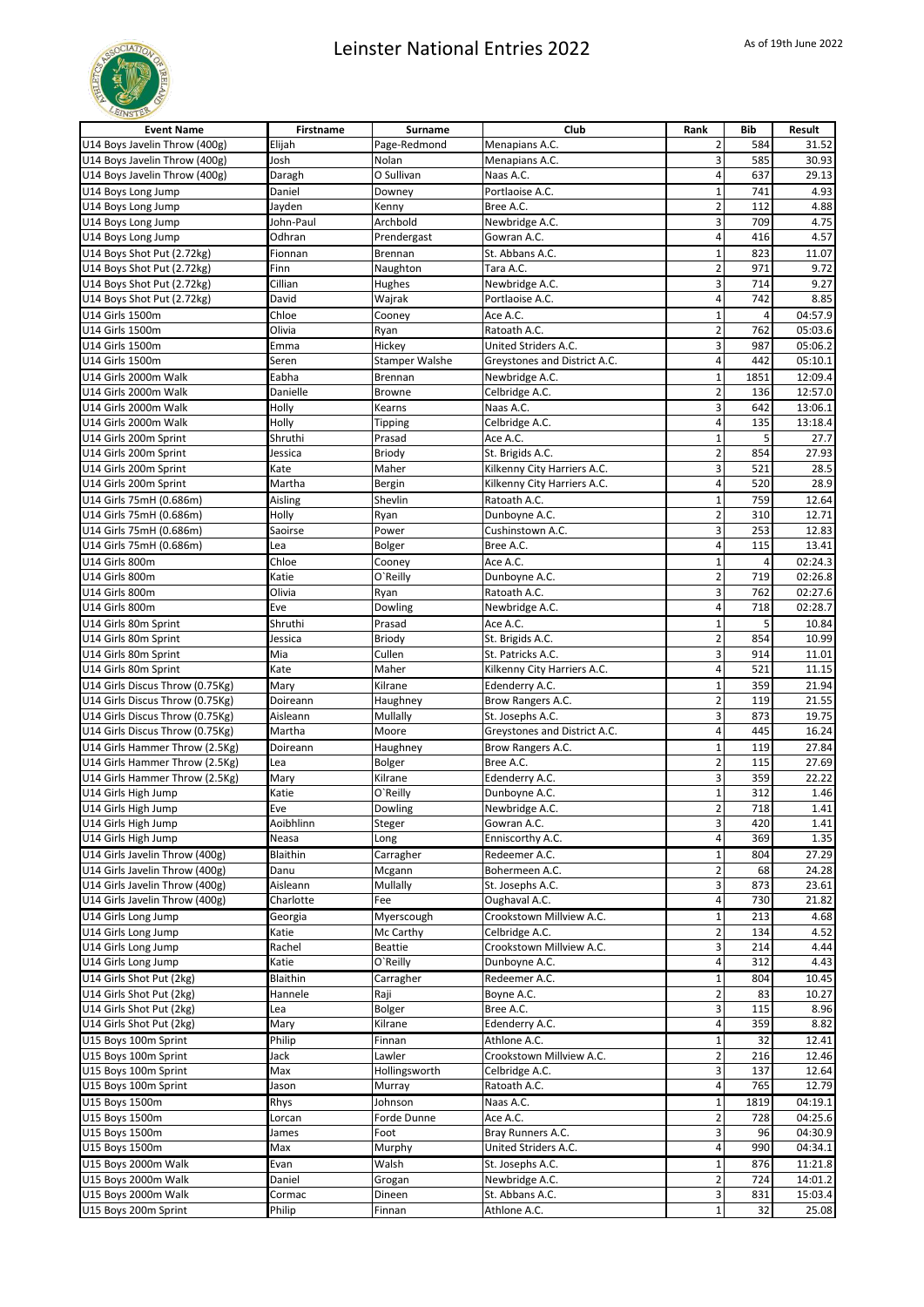

| U15 Bovs 200m Sprint<br>Smith<br>Naas A.C.<br>2<br>Daniel<br>647<br>25.3<br>U15 Boys 200m Sprint<br>3<br>25.76<br>Max<br>Hollingsworth<br>Celbridge A.C.<br>137<br>Jason<br>4<br>765<br>26.14<br>U15 Boys 200m Sprint<br>Murray<br>Ratoath A.C.<br>Alex<br>Bagnal<br>Edenderry A.C.<br>38.39<br>U15 Boys 250mH (0.762m)<br>$\mathbf{1}$<br>361<br>U15 Boys 250mH (0.762m)<br>Kilkenny City Harriers A.C.<br>$\overline{2}$<br>Cormac<br>Holden<br>524<br>39.86<br>3<br>U15 Boys 250mH (0.762m)<br>Gibson<br>Blackrock (Louth) A.C.<br>64<br>43.15<br>Jonathan<br>4<br>U15 Boys 250mH (0.762m)<br>255<br>46.5<br>Peter<br><b>Bellew</b><br>Cushinstown A.C.<br>U15 Boys 800m<br>Rhys<br>Naas A.C.<br>$\mathbf 1$<br>1819<br>02:11.8<br>Johnson<br>$\overline{2}$<br>728<br>U15 Boys 800m<br>Ace A.C.<br>02:13.5<br>Lorcan<br>Forde Dunne<br>3<br>Naas A.C.<br>648<br>U15 Boys 800m<br>02:13.5<br>Jonah<br>Lynch<br>O Connor<br>United Striders A.C.<br>4<br>U15 Boys 800m<br>988<br>02:14.4<br>Joss<br>$\mathbf 1$<br>Alex<br>Edenderry A.C.<br>361<br>14.17<br>U15 Boys 80mH (0.838m)<br>Bagnal<br>$\overline{2}$<br>524<br>U15 Boys 80mH (0.838m)<br>Holden<br>Kilkenny City Harriers A.C.<br>15.57<br>Cormac<br>Sheil<br>St. Killians A.C.<br>3<br>U15 Boys 80mH (0.838m)<br>882<br>16.12<br>Cameron<br>4<br>U15 Boys 80mH (0.838m)<br>Peter<br><b>Bellew</b><br>Cushinstown A.C.<br>255<br>16.24<br>U15 Boys Discus Throw (1Kg)<br>$\mathbf 1$<br>29.75<br>Angus<br>Powell<br>Gowran A.C.<br>424<br>U15 Boys Discus Throw (1Kg)<br>Nick<br>Fr. Murphy A.C.<br>2<br>Keogh<br>391<br>18.48<br>3<br>Charlie<br>U15 Boys Discus Throw (1Kg)<br>Gowran A.C.<br>422<br>17.11<br>Ryan<br>William<br>U15 Boys Discus Throw (1Kg)<br>Birr A.C.<br>4<br>46<br>15.97<br>O Meara<br>William<br>$\mathbf 1$<br>46<br>U15 Boys Hammer Throw (3Kg)<br>Birr A.C.<br>28.84<br>O Meara<br>$\overline{2}$<br>U15 Boys Hammer Throw (3Kg)<br>Noah<br>Denieffe<br>Gowran A.C.<br>421<br>27.03<br>3<br>22.63<br>U15 Boys Hammer Throw (3Kg)<br>Charlie<br>Gowran A.C.<br>422<br>Ryan<br>$\mathbf 1$<br>Gowran A.C.<br>423<br>1.55<br>U15 Boys High Jump<br>James<br>Kelsey<br>$\overline{2}$<br>763<br>1.4<br>U15 Boys High Jump<br>Emmet<br>Doyle<br>Ratoath A.C.<br>3<br>U15 Boys High Jump<br>Walsh<br>876<br>1.3<br>Evan<br>St. Josephs A.C.<br>$\mathbf{1}$<br>U15 Boys Javelin Throw (500g)<br>St. Senans A.C.<br>933<br>40.32<br>Daire<br>Casey Power<br>$\overline{2}$<br>U15 Boys Javelin Throw (500g)<br>Oliver<br>Carolan<br>Boyne A.C.<br>84<br>37.7<br>3<br>U15 Boys Javelin Throw (500g)<br>Noah<br>Denieffe<br>Gowran A.C.<br>421<br>34.36<br>4<br>U15 Boys Javelin Throw (500g)<br>Max<br>Clane A.C.<br>186<br>25.11<br>Spellman<br>Philip<br>Athlone A.C.<br>$\overline{1}$<br>32<br>5.24<br>U15 Boys Long Jump<br>Finnan<br>$\overline{2}$<br>5.2<br>Jack<br>Enniscorthy A.C.<br>371<br>U15 Boys Long Jump<br><b>Browne</b><br>3<br>5.18<br>Marc<br>Glenmore A.C.<br>399<br>U15 Boys Long Jump<br>Byrne<br>Ferbane A.C.<br>4<br>377<br>4.9<br>U15 Boys Long Jump<br>Daniel<br>Mc Donald<br>$\mathbf 1$<br>3.2<br>U15 Boys Pole Vault<br>Jamie<br>St. L. OToole A.C.<br>887<br>Hyland<br>$\overline{2}$<br>2.62<br>U15 Boys Pole Vault<br>Blackrock (Louth) A.C.<br>64<br>Jonathan<br>Gibson<br>3<br>2.4<br>U15 Boys Pole Vault<br>St. L. OToole A.C.<br>1813<br>Dylan<br>Davis<br>4<br>U15 Boys Pole Vault<br>Gowran A.C.<br>423<br>James<br>Kelsey<br>$\overline{2}$<br>Max<br>Clane A.C.<br>$\mathbf 1$<br>186<br>13.2<br>U15 Boys Shot Put (3kg)<br>Spellman<br>$\overline{2}$<br>U15 Boys Shot Put (3kg)<br>Oliver<br>Carolan<br>Boyne A.C.<br>84<br>12.67<br>3<br>U15 Boys Shot Put (3kg)<br>St. Senans A.C.<br>933<br>11.32<br>Daire<br>Casey Power<br>4<br>377<br>10.7<br>U15 Boys Shot Put (3kg)<br>Mc Donald<br>Ferbane A.C.<br>Daniel<br>U15 Boys Triple Jump<br>$\mathbf 1$<br>423<br>8.38<br>James<br>Kelsey<br>Gowran A.C.<br>$\overline{2}$<br>Denieffe<br>Gowran A.C.<br>421<br>8.08<br>U15 Boys Triple Jump<br>Noah<br>3<br>422<br>7.87<br>U15 Boys Triple Jump<br>Charlie<br>Ryan<br>Gowran A.C.<br>U15 Girls 100m Sprint<br>Mooney<br>Ratoath A.C.<br>$1\vert$<br>767<br>13.47<br>Lucy<br>$\overline{2}$<br>Celbridge A.C.<br>139<br>U15 Girls 100m Sprint<br>Eimear<br>Mc Grath<br>13.5<br>3<br>U15 Girls 100m Sprint<br>Aoibhe<br>Kilkenny City Harriers A.C.<br>531<br>13.58<br>Quinn<br>Drogheda and District A.C.<br>U15 Girls 100m Sprint<br>Lilli Mai<br>Coade<br>4<br>284<br>13.79<br>$\mathbf 1$<br>U15 Girls 1500m<br>Sholah<br>Ace A.C.<br>04:54.9<br>Lawrence<br>$\overline{2}$<br>U15 Girls 1500m<br>Tullamore Harriers A.C.<br>1825<br>04:59.2<br>Niamh<br>Garvey<br>Tullamore Harriers A.C.<br>3<br>U15 Girls 1500m<br>Aoibhe<br>Moore<br>1827<br>05:04.4<br>U15 Girls 1500m<br>4<br>Emma<br>Hunt<br>Bohermeen A.C.<br>72<br>05:05.6<br>Lily<br>$\mathbf 1$<br>U15 Girls 2000m Walk<br>St. Josephs A.C.<br>878<br>10:19.5<br>Ryan<br>U15 Girls 2000m Walk<br>Clodagh<br>Cooke<br>St. Senans A.C.<br>2<br>934<br>12:04.1<br>$\mathbf{1}$<br>U15 Girls 200m Sprint<br>Molly<br>Kilkenny City Harriers A.C.<br>528<br>26.72<br>Daly<br>$\overline{2}$<br>U15 Girls 200m Sprint<br>Ava<br>Ratoath A.C.<br>768<br>27.94<br>Doran<br>3<br>U15 Girls 200m Sprint<br>767<br>Mooney<br>Ratoath A.C.<br>Lucy<br>28<br>4<br>Éabha<br>771<br>28.3<br>U15 Girls 200m Sprint<br>Hanley<br>Ratoath A.C.<br>U15 Girls 250mH (0.686m)<br>Molly<br>528<br>38.19<br>Daly<br>Kilkenny City Harriers A.C.<br>1<br>$\overline{2}$<br>U15 Girls 250mH (0.686m)<br>766<br>Amber<br>Lane<br>Ratoath A.C.<br>39.68<br>3<br>U15 Girls 250mH (0.686m)<br>Ava<br>768<br>40.61<br>Doran<br>Ratoath A.C.<br>U15 Girls 250mH (0.686m)<br>4<br>772<br>41.06<br>Oriana<br>Knowd<br>Ratoath A.C.<br>$\mathbf 1$<br>U15 Girls 800m<br>Sholah<br>Ace A.C.<br>02:24.1<br>Lawrence<br>$\overline{2}$<br>U15 Girls 800m<br>Niamh<br>Tullamore Harriers A.C.<br>02:24.8<br>1825<br>Garvey<br>3<br>U15 Girls 800m<br>Ciara<br>O'Connor<br>Drogheda and District A.C.<br>283<br>02:25.1<br>4<br>Ratoath A.C.<br>02:26.1<br>U15 Girls 800m<br>Amber<br>766<br>Lane<br>$\mathbf 1$<br>U15 Girls 80mH (0.762m)<br>Ciara<br>Laffan<br>Bree A.C.<br>13.56<br>116<br>$\overline{2}$<br>Wilson<br>Bree A.C.<br>117<br>U15 Girls 80mH (0.762m)<br>Kiera<br>13.96<br>3<br>257<br>U15 Girls 80mH (0.762m)<br>Roisin<br>Cushinstown A.C.<br>14.1<br>Quinn<br>4<br>16.94<br>U15 Girls 80mH (0.762m)<br>Glenmore A.C.<br>401<br>Katie<br>Mc court | <b>Event Name</b> | <b>Firstname</b> | Surname | Club | Rank | <b>Bib</b> | Result |
|---------------------------------------------------------------------------------------------------------------------------------------------------------------------------------------------------------------------------------------------------------------------------------------------------------------------------------------------------------------------------------------------------------------------------------------------------------------------------------------------------------------------------------------------------------------------------------------------------------------------------------------------------------------------------------------------------------------------------------------------------------------------------------------------------------------------------------------------------------------------------------------------------------------------------------------------------------------------------------------------------------------------------------------------------------------------------------------------------------------------------------------------------------------------------------------------------------------------------------------------------------------------------------------------------------------------------------------------------------------------------------------------------------------------------------------------------------------------------------------------------------------------------------------------------------------------------------------------------------------------------------------------------------------------------------------------------------------------------------------------------------------------------------------------------------------------------------------------------------------------------------------------------------------------------------------------------------------------------------------------------------------------------------------------------------------------------------------------------------------------------------------------------------------------------------------------------------------------------------------------------------------------------------------------------------------------------------------------------------------------------------------------------------------------------------------------------------------------------------------------------------------------------------------------------------------------------------------------------------------------------------------------------------------------------------------------------------------------------------------------------------------------------------------------------------------------------------------------------------------------------------------------------------------------------------------------------------------------------------------------------------------------------------------------------------------------------------------------------------------------------------------------------------------------------------------------------------------------------------------------------------------------------------------------------------------------------------------------------------------------------------------------------------------------------------------------------------------------------------------------------------------------------------------------------------------------------------------------------------------------------------------------------------------------------------------------------------------------------------------------------------------------------------------------------------------------------------------------------------------------------------------------------------------------------------------------------------------------------------------------------------------------------------------------------------------------------------------------------------------------------------------------------------------------------------------------------------------------------------------------------------------------------------------------------------------------------------------------------------------------------------------------------------------------------------------------------------------------------------------------------------------------------------------------------------------------------------------------------------------------------------------------------------------------------------------------------------------------------------------------------------------------------------------------------------------------------------------------------------------------------------------------------------------------------------------------------------------------------------------------------------------------------------------------------------------------------------------------------------------------------------------------------------------------------------------------------------------------------------------------------------------------------------------------------------------------------------------------------------------------------------------------------------------------------------------------------------------------------------------------------------------------------------------------------------------------------------------------------------------------------------------------------------------------------------------------------------------------------------------------------------------------------------------------------------------------------------------------------------------------------------------------------------------------------------------------------------------------------------------------------------------------------------------------------------------------------------------------------------------------------------------------------------------------------------------------------------------------------------------------------------------------------------------------------------------------------------------------------------------------------------------------------------------------------------------------------------------------------------------------------------------------------|-------------------|------------------|---------|------|------|------------|--------|
|                                                                                                                                                                                                                                                                                                                                                                                                                                                                                                                                                                                                                                                                                                                                                                                                                                                                                                                                                                                                                                                                                                                                                                                                                                                                                                                                                                                                                                                                                                                                                                                                                                                                                                                                                                                                                                                                                                                                                                                                                                                                                                                                                                                                                                                                                                                                                                                                                                                                                                                                                                                                                                                                                                                                                                                                                                                                                                                                                                                                                                                                                                                                                                                                                                                                                                                                                                                                                                                                                                                                                                                                                                                                                                                                                                                                                                                                                                                                                                                                                                                                                                                                                                                                                                                                                                                                                                                                                                                                                                                                                                                                                                                                                                                                                                                                                                                                                                                                                                                                                                                                                                                                                                                                                                                                                                                                                                                                                                                                                                                                                                                                                                                                                                                                                                                                                                                                                                                                                                                                                                                                                                                                                                                                                                                                                                                                                                                                                                                                                                                           |                   |                  |         |      |      |            |        |
|                                                                                                                                                                                                                                                                                                                                                                                                                                                                                                                                                                                                                                                                                                                                                                                                                                                                                                                                                                                                                                                                                                                                                                                                                                                                                                                                                                                                                                                                                                                                                                                                                                                                                                                                                                                                                                                                                                                                                                                                                                                                                                                                                                                                                                                                                                                                                                                                                                                                                                                                                                                                                                                                                                                                                                                                                                                                                                                                                                                                                                                                                                                                                                                                                                                                                                                                                                                                                                                                                                                                                                                                                                                                                                                                                                                                                                                                                                                                                                                                                                                                                                                                                                                                                                                                                                                                                                                                                                                                                                                                                                                                                                                                                                                                                                                                                                                                                                                                                                                                                                                                                                                                                                                                                                                                                                                                                                                                                                                                                                                                                                                                                                                                                                                                                                                                                                                                                                                                                                                                                                                                                                                                                                                                                                                                                                                                                                                                                                                                                                                           |                   |                  |         |      |      |            |        |
|                                                                                                                                                                                                                                                                                                                                                                                                                                                                                                                                                                                                                                                                                                                                                                                                                                                                                                                                                                                                                                                                                                                                                                                                                                                                                                                                                                                                                                                                                                                                                                                                                                                                                                                                                                                                                                                                                                                                                                                                                                                                                                                                                                                                                                                                                                                                                                                                                                                                                                                                                                                                                                                                                                                                                                                                                                                                                                                                                                                                                                                                                                                                                                                                                                                                                                                                                                                                                                                                                                                                                                                                                                                                                                                                                                                                                                                                                                                                                                                                                                                                                                                                                                                                                                                                                                                                                                                                                                                                                                                                                                                                                                                                                                                                                                                                                                                                                                                                                                                                                                                                                                                                                                                                                                                                                                                                                                                                                                                                                                                                                                                                                                                                                                                                                                                                                                                                                                                                                                                                                                                                                                                                                                                                                                                                                                                                                                                                                                                                                                                           |                   |                  |         |      |      |            |        |
|                                                                                                                                                                                                                                                                                                                                                                                                                                                                                                                                                                                                                                                                                                                                                                                                                                                                                                                                                                                                                                                                                                                                                                                                                                                                                                                                                                                                                                                                                                                                                                                                                                                                                                                                                                                                                                                                                                                                                                                                                                                                                                                                                                                                                                                                                                                                                                                                                                                                                                                                                                                                                                                                                                                                                                                                                                                                                                                                                                                                                                                                                                                                                                                                                                                                                                                                                                                                                                                                                                                                                                                                                                                                                                                                                                                                                                                                                                                                                                                                                                                                                                                                                                                                                                                                                                                                                                                                                                                                                                                                                                                                                                                                                                                                                                                                                                                                                                                                                                                                                                                                                                                                                                                                                                                                                                                                                                                                                                                                                                                                                                                                                                                                                                                                                                                                                                                                                                                                                                                                                                                                                                                                                                                                                                                                                                                                                                                                                                                                                                                           |                   |                  |         |      |      |            |        |
|                                                                                                                                                                                                                                                                                                                                                                                                                                                                                                                                                                                                                                                                                                                                                                                                                                                                                                                                                                                                                                                                                                                                                                                                                                                                                                                                                                                                                                                                                                                                                                                                                                                                                                                                                                                                                                                                                                                                                                                                                                                                                                                                                                                                                                                                                                                                                                                                                                                                                                                                                                                                                                                                                                                                                                                                                                                                                                                                                                                                                                                                                                                                                                                                                                                                                                                                                                                                                                                                                                                                                                                                                                                                                                                                                                                                                                                                                                                                                                                                                                                                                                                                                                                                                                                                                                                                                                                                                                                                                                                                                                                                                                                                                                                                                                                                                                                                                                                                                                                                                                                                                                                                                                                                                                                                                                                                                                                                                                                                                                                                                                                                                                                                                                                                                                                                                                                                                                                                                                                                                                                                                                                                                                                                                                                                                                                                                                                                                                                                                                                           |                   |                  |         |      |      |            |        |
|                                                                                                                                                                                                                                                                                                                                                                                                                                                                                                                                                                                                                                                                                                                                                                                                                                                                                                                                                                                                                                                                                                                                                                                                                                                                                                                                                                                                                                                                                                                                                                                                                                                                                                                                                                                                                                                                                                                                                                                                                                                                                                                                                                                                                                                                                                                                                                                                                                                                                                                                                                                                                                                                                                                                                                                                                                                                                                                                                                                                                                                                                                                                                                                                                                                                                                                                                                                                                                                                                                                                                                                                                                                                                                                                                                                                                                                                                                                                                                                                                                                                                                                                                                                                                                                                                                                                                                                                                                                                                                                                                                                                                                                                                                                                                                                                                                                                                                                                                                                                                                                                                                                                                                                                                                                                                                                                                                                                                                                                                                                                                                                                                                                                                                                                                                                                                                                                                                                                                                                                                                                                                                                                                                                                                                                                                                                                                                                                                                                                                                                           |                   |                  |         |      |      |            |        |
|                                                                                                                                                                                                                                                                                                                                                                                                                                                                                                                                                                                                                                                                                                                                                                                                                                                                                                                                                                                                                                                                                                                                                                                                                                                                                                                                                                                                                                                                                                                                                                                                                                                                                                                                                                                                                                                                                                                                                                                                                                                                                                                                                                                                                                                                                                                                                                                                                                                                                                                                                                                                                                                                                                                                                                                                                                                                                                                                                                                                                                                                                                                                                                                                                                                                                                                                                                                                                                                                                                                                                                                                                                                                                                                                                                                                                                                                                                                                                                                                                                                                                                                                                                                                                                                                                                                                                                                                                                                                                                                                                                                                                                                                                                                                                                                                                                                                                                                                                                                                                                                                                                                                                                                                                                                                                                                                                                                                                                                                                                                                                                                                                                                                                                                                                                                                                                                                                                                                                                                                                                                                                                                                                                                                                                                                                                                                                                                                                                                                                                                           |                   |                  |         |      |      |            |        |
|                                                                                                                                                                                                                                                                                                                                                                                                                                                                                                                                                                                                                                                                                                                                                                                                                                                                                                                                                                                                                                                                                                                                                                                                                                                                                                                                                                                                                                                                                                                                                                                                                                                                                                                                                                                                                                                                                                                                                                                                                                                                                                                                                                                                                                                                                                                                                                                                                                                                                                                                                                                                                                                                                                                                                                                                                                                                                                                                                                                                                                                                                                                                                                                                                                                                                                                                                                                                                                                                                                                                                                                                                                                                                                                                                                                                                                                                                                                                                                                                                                                                                                                                                                                                                                                                                                                                                                                                                                                                                                                                                                                                                                                                                                                                                                                                                                                                                                                                                                                                                                                                                                                                                                                                                                                                                                                                                                                                                                                                                                                                                                                                                                                                                                                                                                                                                                                                                                                                                                                                                                                                                                                                                                                                                                                                                                                                                                                                                                                                                                                           |                   |                  |         |      |      |            |        |
|                                                                                                                                                                                                                                                                                                                                                                                                                                                                                                                                                                                                                                                                                                                                                                                                                                                                                                                                                                                                                                                                                                                                                                                                                                                                                                                                                                                                                                                                                                                                                                                                                                                                                                                                                                                                                                                                                                                                                                                                                                                                                                                                                                                                                                                                                                                                                                                                                                                                                                                                                                                                                                                                                                                                                                                                                                                                                                                                                                                                                                                                                                                                                                                                                                                                                                                                                                                                                                                                                                                                                                                                                                                                                                                                                                                                                                                                                                                                                                                                                                                                                                                                                                                                                                                                                                                                                                                                                                                                                                                                                                                                                                                                                                                                                                                                                                                                                                                                                                                                                                                                                                                                                                                                                                                                                                                                                                                                                                                                                                                                                                                                                                                                                                                                                                                                                                                                                                                                                                                                                                                                                                                                                                                                                                                                                                                                                                                                                                                                                                                           |                   |                  |         |      |      |            |        |
|                                                                                                                                                                                                                                                                                                                                                                                                                                                                                                                                                                                                                                                                                                                                                                                                                                                                                                                                                                                                                                                                                                                                                                                                                                                                                                                                                                                                                                                                                                                                                                                                                                                                                                                                                                                                                                                                                                                                                                                                                                                                                                                                                                                                                                                                                                                                                                                                                                                                                                                                                                                                                                                                                                                                                                                                                                                                                                                                                                                                                                                                                                                                                                                                                                                                                                                                                                                                                                                                                                                                                                                                                                                                                                                                                                                                                                                                                                                                                                                                                                                                                                                                                                                                                                                                                                                                                                                                                                                                                                                                                                                                                                                                                                                                                                                                                                                                                                                                                                                                                                                                                                                                                                                                                                                                                                                                                                                                                                                                                                                                                                                                                                                                                                                                                                                                                                                                                                                                                                                                                                                                                                                                                                                                                                                                                                                                                                                                                                                                                                                           |                   |                  |         |      |      |            |        |
|                                                                                                                                                                                                                                                                                                                                                                                                                                                                                                                                                                                                                                                                                                                                                                                                                                                                                                                                                                                                                                                                                                                                                                                                                                                                                                                                                                                                                                                                                                                                                                                                                                                                                                                                                                                                                                                                                                                                                                                                                                                                                                                                                                                                                                                                                                                                                                                                                                                                                                                                                                                                                                                                                                                                                                                                                                                                                                                                                                                                                                                                                                                                                                                                                                                                                                                                                                                                                                                                                                                                                                                                                                                                                                                                                                                                                                                                                                                                                                                                                                                                                                                                                                                                                                                                                                                                                                                                                                                                                                                                                                                                                                                                                                                                                                                                                                                                                                                                                                                                                                                                                                                                                                                                                                                                                                                                                                                                                                                                                                                                                                                                                                                                                                                                                                                                                                                                                                                                                                                                                                                                                                                                                                                                                                                                                                                                                                                                                                                                                                                           |                   |                  |         |      |      |            |        |
|                                                                                                                                                                                                                                                                                                                                                                                                                                                                                                                                                                                                                                                                                                                                                                                                                                                                                                                                                                                                                                                                                                                                                                                                                                                                                                                                                                                                                                                                                                                                                                                                                                                                                                                                                                                                                                                                                                                                                                                                                                                                                                                                                                                                                                                                                                                                                                                                                                                                                                                                                                                                                                                                                                                                                                                                                                                                                                                                                                                                                                                                                                                                                                                                                                                                                                                                                                                                                                                                                                                                                                                                                                                                                                                                                                                                                                                                                                                                                                                                                                                                                                                                                                                                                                                                                                                                                                                                                                                                                                                                                                                                                                                                                                                                                                                                                                                                                                                                                                                                                                                                                                                                                                                                                                                                                                                                                                                                                                                                                                                                                                                                                                                                                                                                                                                                                                                                                                                                                                                                                                                                                                                                                                                                                                                                                                                                                                                                                                                                                                                           |                   |                  |         |      |      |            |        |
|                                                                                                                                                                                                                                                                                                                                                                                                                                                                                                                                                                                                                                                                                                                                                                                                                                                                                                                                                                                                                                                                                                                                                                                                                                                                                                                                                                                                                                                                                                                                                                                                                                                                                                                                                                                                                                                                                                                                                                                                                                                                                                                                                                                                                                                                                                                                                                                                                                                                                                                                                                                                                                                                                                                                                                                                                                                                                                                                                                                                                                                                                                                                                                                                                                                                                                                                                                                                                                                                                                                                                                                                                                                                                                                                                                                                                                                                                                                                                                                                                                                                                                                                                                                                                                                                                                                                                                                                                                                                                                                                                                                                                                                                                                                                                                                                                                                                                                                                                                                                                                                                                                                                                                                                                                                                                                                                                                                                                                                                                                                                                                                                                                                                                                                                                                                                                                                                                                                                                                                                                                                                                                                                                                                                                                                                                                                                                                                                                                                                                                                           |                   |                  |         |      |      |            |        |
|                                                                                                                                                                                                                                                                                                                                                                                                                                                                                                                                                                                                                                                                                                                                                                                                                                                                                                                                                                                                                                                                                                                                                                                                                                                                                                                                                                                                                                                                                                                                                                                                                                                                                                                                                                                                                                                                                                                                                                                                                                                                                                                                                                                                                                                                                                                                                                                                                                                                                                                                                                                                                                                                                                                                                                                                                                                                                                                                                                                                                                                                                                                                                                                                                                                                                                                                                                                                                                                                                                                                                                                                                                                                                                                                                                                                                                                                                                                                                                                                                                                                                                                                                                                                                                                                                                                                                                                                                                                                                                                                                                                                                                                                                                                                                                                                                                                                                                                                                                                                                                                                                                                                                                                                                                                                                                                                                                                                                                                                                                                                                                                                                                                                                                                                                                                                                                                                                                                                                                                                                                                                                                                                                                                                                                                                                                                                                                                                                                                                                                                           |                   |                  |         |      |      |            |        |
|                                                                                                                                                                                                                                                                                                                                                                                                                                                                                                                                                                                                                                                                                                                                                                                                                                                                                                                                                                                                                                                                                                                                                                                                                                                                                                                                                                                                                                                                                                                                                                                                                                                                                                                                                                                                                                                                                                                                                                                                                                                                                                                                                                                                                                                                                                                                                                                                                                                                                                                                                                                                                                                                                                                                                                                                                                                                                                                                                                                                                                                                                                                                                                                                                                                                                                                                                                                                                                                                                                                                                                                                                                                                                                                                                                                                                                                                                                                                                                                                                                                                                                                                                                                                                                                                                                                                                                                                                                                                                                                                                                                                                                                                                                                                                                                                                                                                                                                                                                                                                                                                                                                                                                                                                                                                                                                                                                                                                                                                                                                                                                                                                                                                                                                                                                                                                                                                                                                                                                                                                                                                                                                                                                                                                                                                                                                                                                                                                                                                                                                           |                   |                  |         |      |      |            |        |
|                                                                                                                                                                                                                                                                                                                                                                                                                                                                                                                                                                                                                                                                                                                                                                                                                                                                                                                                                                                                                                                                                                                                                                                                                                                                                                                                                                                                                                                                                                                                                                                                                                                                                                                                                                                                                                                                                                                                                                                                                                                                                                                                                                                                                                                                                                                                                                                                                                                                                                                                                                                                                                                                                                                                                                                                                                                                                                                                                                                                                                                                                                                                                                                                                                                                                                                                                                                                                                                                                                                                                                                                                                                                                                                                                                                                                                                                                                                                                                                                                                                                                                                                                                                                                                                                                                                                                                                                                                                                                                                                                                                                                                                                                                                                                                                                                                                                                                                                                                                                                                                                                                                                                                                                                                                                                                                                                                                                                                                                                                                                                                                                                                                                                                                                                                                                                                                                                                                                                                                                                                                                                                                                                                                                                                                                                                                                                                                                                                                                                                                           |                   |                  |         |      |      |            |        |
|                                                                                                                                                                                                                                                                                                                                                                                                                                                                                                                                                                                                                                                                                                                                                                                                                                                                                                                                                                                                                                                                                                                                                                                                                                                                                                                                                                                                                                                                                                                                                                                                                                                                                                                                                                                                                                                                                                                                                                                                                                                                                                                                                                                                                                                                                                                                                                                                                                                                                                                                                                                                                                                                                                                                                                                                                                                                                                                                                                                                                                                                                                                                                                                                                                                                                                                                                                                                                                                                                                                                                                                                                                                                                                                                                                                                                                                                                                                                                                                                                                                                                                                                                                                                                                                                                                                                                                                                                                                                                                                                                                                                                                                                                                                                                                                                                                                                                                                                                                                                                                                                                                                                                                                                                                                                                                                                                                                                                                                                                                                                                                                                                                                                                                                                                                                                                                                                                                                                                                                                                                                                                                                                                                                                                                                                                                                                                                                                                                                                                                                           |                   |                  |         |      |      |            |        |
|                                                                                                                                                                                                                                                                                                                                                                                                                                                                                                                                                                                                                                                                                                                                                                                                                                                                                                                                                                                                                                                                                                                                                                                                                                                                                                                                                                                                                                                                                                                                                                                                                                                                                                                                                                                                                                                                                                                                                                                                                                                                                                                                                                                                                                                                                                                                                                                                                                                                                                                                                                                                                                                                                                                                                                                                                                                                                                                                                                                                                                                                                                                                                                                                                                                                                                                                                                                                                                                                                                                                                                                                                                                                                                                                                                                                                                                                                                                                                                                                                                                                                                                                                                                                                                                                                                                                                                                                                                                                                                                                                                                                                                                                                                                                                                                                                                                                                                                                                                                                                                                                                                                                                                                                                                                                                                                                                                                                                                                                                                                                                                                                                                                                                                                                                                                                                                                                                                                                                                                                                                                                                                                                                                                                                                                                                                                                                                                                                                                                                                                           |                   |                  |         |      |      |            |        |
|                                                                                                                                                                                                                                                                                                                                                                                                                                                                                                                                                                                                                                                                                                                                                                                                                                                                                                                                                                                                                                                                                                                                                                                                                                                                                                                                                                                                                                                                                                                                                                                                                                                                                                                                                                                                                                                                                                                                                                                                                                                                                                                                                                                                                                                                                                                                                                                                                                                                                                                                                                                                                                                                                                                                                                                                                                                                                                                                                                                                                                                                                                                                                                                                                                                                                                                                                                                                                                                                                                                                                                                                                                                                                                                                                                                                                                                                                                                                                                                                                                                                                                                                                                                                                                                                                                                                                                                                                                                                                                                                                                                                                                                                                                                                                                                                                                                                                                                                                                                                                                                                                                                                                                                                                                                                                                                                                                                                                                                                                                                                                                                                                                                                                                                                                                                                                                                                                                                                                                                                                                                                                                                                                                                                                                                                                                                                                                                                                                                                                                                           |                   |                  |         |      |      |            |        |
|                                                                                                                                                                                                                                                                                                                                                                                                                                                                                                                                                                                                                                                                                                                                                                                                                                                                                                                                                                                                                                                                                                                                                                                                                                                                                                                                                                                                                                                                                                                                                                                                                                                                                                                                                                                                                                                                                                                                                                                                                                                                                                                                                                                                                                                                                                                                                                                                                                                                                                                                                                                                                                                                                                                                                                                                                                                                                                                                                                                                                                                                                                                                                                                                                                                                                                                                                                                                                                                                                                                                                                                                                                                                                                                                                                                                                                                                                                                                                                                                                                                                                                                                                                                                                                                                                                                                                                                                                                                                                                                                                                                                                                                                                                                                                                                                                                                                                                                                                                                                                                                                                                                                                                                                                                                                                                                                                                                                                                                                                                                                                                                                                                                                                                                                                                                                                                                                                                                                                                                                                                                                                                                                                                                                                                                                                                                                                                                                                                                                                                                           |                   |                  |         |      |      |            |        |
|                                                                                                                                                                                                                                                                                                                                                                                                                                                                                                                                                                                                                                                                                                                                                                                                                                                                                                                                                                                                                                                                                                                                                                                                                                                                                                                                                                                                                                                                                                                                                                                                                                                                                                                                                                                                                                                                                                                                                                                                                                                                                                                                                                                                                                                                                                                                                                                                                                                                                                                                                                                                                                                                                                                                                                                                                                                                                                                                                                                                                                                                                                                                                                                                                                                                                                                                                                                                                                                                                                                                                                                                                                                                                                                                                                                                                                                                                                                                                                                                                                                                                                                                                                                                                                                                                                                                                                                                                                                                                                                                                                                                                                                                                                                                                                                                                                                                                                                                                                                                                                                                                                                                                                                                                                                                                                                                                                                                                                                                                                                                                                                                                                                                                                                                                                                                                                                                                                                                                                                                                                                                                                                                                                                                                                                                                                                                                                                                                                                                                                                           |                   |                  |         |      |      |            |        |
|                                                                                                                                                                                                                                                                                                                                                                                                                                                                                                                                                                                                                                                                                                                                                                                                                                                                                                                                                                                                                                                                                                                                                                                                                                                                                                                                                                                                                                                                                                                                                                                                                                                                                                                                                                                                                                                                                                                                                                                                                                                                                                                                                                                                                                                                                                                                                                                                                                                                                                                                                                                                                                                                                                                                                                                                                                                                                                                                                                                                                                                                                                                                                                                                                                                                                                                                                                                                                                                                                                                                                                                                                                                                                                                                                                                                                                                                                                                                                                                                                                                                                                                                                                                                                                                                                                                                                                                                                                                                                                                                                                                                                                                                                                                                                                                                                                                                                                                                                                                                                                                                                                                                                                                                                                                                                                                                                                                                                                                                                                                                                                                                                                                                                                                                                                                                                                                                                                                                                                                                                                                                                                                                                                                                                                                                                                                                                                                                                                                                                                                           |                   |                  |         |      |      |            |        |
|                                                                                                                                                                                                                                                                                                                                                                                                                                                                                                                                                                                                                                                                                                                                                                                                                                                                                                                                                                                                                                                                                                                                                                                                                                                                                                                                                                                                                                                                                                                                                                                                                                                                                                                                                                                                                                                                                                                                                                                                                                                                                                                                                                                                                                                                                                                                                                                                                                                                                                                                                                                                                                                                                                                                                                                                                                                                                                                                                                                                                                                                                                                                                                                                                                                                                                                                                                                                                                                                                                                                                                                                                                                                                                                                                                                                                                                                                                                                                                                                                                                                                                                                                                                                                                                                                                                                                                                                                                                                                                                                                                                                                                                                                                                                                                                                                                                                                                                                                                                                                                                                                                                                                                                                                                                                                                                                                                                                                                                                                                                                                                                                                                                                                                                                                                                                                                                                                                                                                                                                                                                                                                                                                                                                                                                                                                                                                                                                                                                                                                                           |                   |                  |         |      |      |            |        |
|                                                                                                                                                                                                                                                                                                                                                                                                                                                                                                                                                                                                                                                                                                                                                                                                                                                                                                                                                                                                                                                                                                                                                                                                                                                                                                                                                                                                                                                                                                                                                                                                                                                                                                                                                                                                                                                                                                                                                                                                                                                                                                                                                                                                                                                                                                                                                                                                                                                                                                                                                                                                                                                                                                                                                                                                                                                                                                                                                                                                                                                                                                                                                                                                                                                                                                                                                                                                                                                                                                                                                                                                                                                                                                                                                                                                                                                                                                                                                                                                                                                                                                                                                                                                                                                                                                                                                                                                                                                                                                                                                                                                                                                                                                                                                                                                                                                                                                                                                                                                                                                                                                                                                                                                                                                                                                                                                                                                                                                                                                                                                                                                                                                                                                                                                                                                                                                                                                                                                                                                                                                                                                                                                                                                                                                                                                                                                                                                                                                                                                                           |                   |                  |         |      |      |            |        |
|                                                                                                                                                                                                                                                                                                                                                                                                                                                                                                                                                                                                                                                                                                                                                                                                                                                                                                                                                                                                                                                                                                                                                                                                                                                                                                                                                                                                                                                                                                                                                                                                                                                                                                                                                                                                                                                                                                                                                                                                                                                                                                                                                                                                                                                                                                                                                                                                                                                                                                                                                                                                                                                                                                                                                                                                                                                                                                                                                                                                                                                                                                                                                                                                                                                                                                                                                                                                                                                                                                                                                                                                                                                                                                                                                                                                                                                                                                                                                                                                                                                                                                                                                                                                                                                                                                                                                                                                                                                                                                                                                                                                                                                                                                                                                                                                                                                                                                                                                                                                                                                                                                                                                                                                                                                                                                                                                                                                                                                                                                                                                                                                                                                                                                                                                                                                                                                                                                                                                                                                                                                                                                                                                                                                                                                                                                                                                                                                                                                                                                                           |                   |                  |         |      |      |            |        |
|                                                                                                                                                                                                                                                                                                                                                                                                                                                                                                                                                                                                                                                                                                                                                                                                                                                                                                                                                                                                                                                                                                                                                                                                                                                                                                                                                                                                                                                                                                                                                                                                                                                                                                                                                                                                                                                                                                                                                                                                                                                                                                                                                                                                                                                                                                                                                                                                                                                                                                                                                                                                                                                                                                                                                                                                                                                                                                                                                                                                                                                                                                                                                                                                                                                                                                                                                                                                                                                                                                                                                                                                                                                                                                                                                                                                                                                                                                                                                                                                                                                                                                                                                                                                                                                                                                                                                                                                                                                                                                                                                                                                                                                                                                                                                                                                                                                                                                                                                                                                                                                                                                                                                                                                                                                                                                                                                                                                                                                                                                                                                                                                                                                                                                                                                                                                                                                                                                                                                                                                                                                                                                                                                                                                                                                                                                                                                                                                                                                                                                                           |                   |                  |         |      |      |            |        |
|                                                                                                                                                                                                                                                                                                                                                                                                                                                                                                                                                                                                                                                                                                                                                                                                                                                                                                                                                                                                                                                                                                                                                                                                                                                                                                                                                                                                                                                                                                                                                                                                                                                                                                                                                                                                                                                                                                                                                                                                                                                                                                                                                                                                                                                                                                                                                                                                                                                                                                                                                                                                                                                                                                                                                                                                                                                                                                                                                                                                                                                                                                                                                                                                                                                                                                                                                                                                                                                                                                                                                                                                                                                                                                                                                                                                                                                                                                                                                                                                                                                                                                                                                                                                                                                                                                                                                                                                                                                                                                                                                                                                                                                                                                                                                                                                                                                                                                                                                                                                                                                                                                                                                                                                                                                                                                                                                                                                                                                                                                                                                                                                                                                                                                                                                                                                                                                                                                                                                                                                                                                                                                                                                                                                                                                                                                                                                                                                                                                                                                                           |                   |                  |         |      |      |            |        |
|                                                                                                                                                                                                                                                                                                                                                                                                                                                                                                                                                                                                                                                                                                                                                                                                                                                                                                                                                                                                                                                                                                                                                                                                                                                                                                                                                                                                                                                                                                                                                                                                                                                                                                                                                                                                                                                                                                                                                                                                                                                                                                                                                                                                                                                                                                                                                                                                                                                                                                                                                                                                                                                                                                                                                                                                                                                                                                                                                                                                                                                                                                                                                                                                                                                                                                                                                                                                                                                                                                                                                                                                                                                                                                                                                                                                                                                                                                                                                                                                                                                                                                                                                                                                                                                                                                                                                                                                                                                                                                                                                                                                                                                                                                                                                                                                                                                                                                                                                                                                                                                                                                                                                                                                                                                                                                                                                                                                                                                                                                                                                                                                                                                                                                                                                                                                                                                                                                                                                                                                                                                                                                                                                                                                                                                                                                                                                                                                                                                                                                                           |                   |                  |         |      |      |            |        |
|                                                                                                                                                                                                                                                                                                                                                                                                                                                                                                                                                                                                                                                                                                                                                                                                                                                                                                                                                                                                                                                                                                                                                                                                                                                                                                                                                                                                                                                                                                                                                                                                                                                                                                                                                                                                                                                                                                                                                                                                                                                                                                                                                                                                                                                                                                                                                                                                                                                                                                                                                                                                                                                                                                                                                                                                                                                                                                                                                                                                                                                                                                                                                                                                                                                                                                                                                                                                                                                                                                                                                                                                                                                                                                                                                                                                                                                                                                                                                                                                                                                                                                                                                                                                                                                                                                                                                                                                                                                                                                                                                                                                                                                                                                                                                                                                                                                                                                                                                                                                                                                                                                                                                                                                                                                                                                                                                                                                                                                                                                                                                                                                                                                                                                                                                                                                                                                                                                                                                                                                                                                                                                                                                                                                                                                                                                                                                                                                                                                                                                                           |                   |                  |         |      |      |            |        |
|                                                                                                                                                                                                                                                                                                                                                                                                                                                                                                                                                                                                                                                                                                                                                                                                                                                                                                                                                                                                                                                                                                                                                                                                                                                                                                                                                                                                                                                                                                                                                                                                                                                                                                                                                                                                                                                                                                                                                                                                                                                                                                                                                                                                                                                                                                                                                                                                                                                                                                                                                                                                                                                                                                                                                                                                                                                                                                                                                                                                                                                                                                                                                                                                                                                                                                                                                                                                                                                                                                                                                                                                                                                                                                                                                                                                                                                                                                                                                                                                                                                                                                                                                                                                                                                                                                                                                                                                                                                                                                                                                                                                                                                                                                                                                                                                                                                                                                                                                                                                                                                                                                                                                                                                                                                                                                                                                                                                                                                                                                                                                                                                                                                                                                                                                                                                                                                                                                                                                                                                                                                                                                                                                                                                                                                                                                                                                                                                                                                                                                                           |                   |                  |         |      |      |            |        |
|                                                                                                                                                                                                                                                                                                                                                                                                                                                                                                                                                                                                                                                                                                                                                                                                                                                                                                                                                                                                                                                                                                                                                                                                                                                                                                                                                                                                                                                                                                                                                                                                                                                                                                                                                                                                                                                                                                                                                                                                                                                                                                                                                                                                                                                                                                                                                                                                                                                                                                                                                                                                                                                                                                                                                                                                                                                                                                                                                                                                                                                                                                                                                                                                                                                                                                                                                                                                                                                                                                                                                                                                                                                                                                                                                                                                                                                                                                                                                                                                                                                                                                                                                                                                                                                                                                                                                                                                                                                                                                                                                                                                                                                                                                                                                                                                                                                                                                                                                                                                                                                                                                                                                                                                                                                                                                                                                                                                                                                                                                                                                                                                                                                                                                                                                                                                                                                                                                                                                                                                                                                                                                                                                                                                                                                                                                                                                                                                                                                                                                                           |                   |                  |         |      |      |            |        |
|                                                                                                                                                                                                                                                                                                                                                                                                                                                                                                                                                                                                                                                                                                                                                                                                                                                                                                                                                                                                                                                                                                                                                                                                                                                                                                                                                                                                                                                                                                                                                                                                                                                                                                                                                                                                                                                                                                                                                                                                                                                                                                                                                                                                                                                                                                                                                                                                                                                                                                                                                                                                                                                                                                                                                                                                                                                                                                                                                                                                                                                                                                                                                                                                                                                                                                                                                                                                                                                                                                                                                                                                                                                                                                                                                                                                                                                                                                                                                                                                                                                                                                                                                                                                                                                                                                                                                                                                                                                                                                                                                                                                                                                                                                                                                                                                                                                                                                                                                                                                                                                                                                                                                                                                                                                                                                                                                                                                                                                                                                                                                                                                                                                                                                                                                                                                                                                                                                                                                                                                                                                                                                                                                                                                                                                                                                                                                                                                                                                                                                                           |                   |                  |         |      |      |            |        |
|                                                                                                                                                                                                                                                                                                                                                                                                                                                                                                                                                                                                                                                                                                                                                                                                                                                                                                                                                                                                                                                                                                                                                                                                                                                                                                                                                                                                                                                                                                                                                                                                                                                                                                                                                                                                                                                                                                                                                                                                                                                                                                                                                                                                                                                                                                                                                                                                                                                                                                                                                                                                                                                                                                                                                                                                                                                                                                                                                                                                                                                                                                                                                                                                                                                                                                                                                                                                                                                                                                                                                                                                                                                                                                                                                                                                                                                                                                                                                                                                                                                                                                                                                                                                                                                                                                                                                                                                                                                                                                                                                                                                                                                                                                                                                                                                                                                                                                                                                                                                                                                                                                                                                                                                                                                                                                                                                                                                                                                                                                                                                                                                                                                                                                                                                                                                                                                                                                                                                                                                                                                                                                                                                                                                                                                                                                                                                                                                                                                                                                                           |                   |                  |         |      |      |            |        |
|                                                                                                                                                                                                                                                                                                                                                                                                                                                                                                                                                                                                                                                                                                                                                                                                                                                                                                                                                                                                                                                                                                                                                                                                                                                                                                                                                                                                                                                                                                                                                                                                                                                                                                                                                                                                                                                                                                                                                                                                                                                                                                                                                                                                                                                                                                                                                                                                                                                                                                                                                                                                                                                                                                                                                                                                                                                                                                                                                                                                                                                                                                                                                                                                                                                                                                                                                                                                                                                                                                                                                                                                                                                                                                                                                                                                                                                                                                                                                                                                                                                                                                                                                                                                                                                                                                                                                                                                                                                                                                                                                                                                                                                                                                                                                                                                                                                                                                                                                                                                                                                                                                                                                                                                                                                                                                                                                                                                                                                                                                                                                                                                                                                                                                                                                                                                                                                                                                                                                                                                                                                                                                                                                                                                                                                                                                                                                                                                                                                                                                                           |                   |                  |         |      |      |            |        |
|                                                                                                                                                                                                                                                                                                                                                                                                                                                                                                                                                                                                                                                                                                                                                                                                                                                                                                                                                                                                                                                                                                                                                                                                                                                                                                                                                                                                                                                                                                                                                                                                                                                                                                                                                                                                                                                                                                                                                                                                                                                                                                                                                                                                                                                                                                                                                                                                                                                                                                                                                                                                                                                                                                                                                                                                                                                                                                                                                                                                                                                                                                                                                                                                                                                                                                                                                                                                                                                                                                                                                                                                                                                                                                                                                                                                                                                                                                                                                                                                                                                                                                                                                                                                                                                                                                                                                                                                                                                                                                                                                                                                                                                                                                                                                                                                                                                                                                                                                                                                                                                                                                                                                                                                                                                                                                                                                                                                                                                                                                                                                                                                                                                                                                                                                                                                                                                                                                                                                                                                                                                                                                                                                                                                                                                                                                                                                                                                                                                                                                                           |                   |                  |         |      |      |            |        |
|                                                                                                                                                                                                                                                                                                                                                                                                                                                                                                                                                                                                                                                                                                                                                                                                                                                                                                                                                                                                                                                                                                                                                                                                                                                                                                                                                                                                                                                                                                                                                                                                                                                                                                                                                                                                                                                                                                                                                                                                                                                                                                                                                                                                                                                                                                                                                                                                                                                                                                                                                                                                                                                                                                                                                                                                                                                                                                                                                                                                                                                                                                                                                                                                                                                                                                                                                                                                                                                                                                                                                                                                                                                                                                                                                                                                                                                                                                                                                                                                                                                                                                                                                                                                                                                                                                                                                                                                                                                                                                                                                                                                                                                                                                                                                                                                                                                                                                                                                                                                                                                                                                                                                                                                                                                                                                                                                                                                                                                                                                                                                                                                                                                                                                                                                                                                                                                                                                                                                                                                                                                                                                                                                                                                                                                                                                                                                                                                                                                                                                                           |                   |                  |         |      |      |            |        |
|                                                                                                                                                                                                                                                                                                                                                                                                                                                                                                                                                                                                                                                                                                                                                                                                                                                                                                                                                                                                                                                                                                                                                                                                                                                                                                                                                                                                                                                                                                                                                                                                                                                                                                                                                                                                                                                                                                                                                                                                                                                                                                                                                                                                                                                                                                                                                                                                                                                                                                                                                                                                                                                                                                                                                                                                                                                                                                                                                                                                                                                                                                                                                                                                                                                                                                                                                                                                                                                                                                                                                                                                                                                                                                                                                                                                                                                                                                                                                                                                                                                                                                                                                                                                                                                                                                                                                                                                                                                                                                                                                                                                                                                                                                                                                                                                                                                                                                                                                                                                                                                                                                                                                                                                                                                                                                                                                                                                                                                                                                                                                                                                                                                                                                                                                                                                                                                                                                                                                                                                                                                                                                                                                                                                                                                                                                                                                                                                                                                                                                                           |                   |                  |         |      |      |            |        |
|                                                                                                                                                                                                                                                                                                                                                                                                                                                                                                                                                                                                                                                                                                                                                                                                                                                                                                                                                                                                                                                                                                                                                                                                                                                                                                                                                                                                                                                                                                                                                                                                                                                                                                                                                                                                                                                                                                                                                                                                                                                                                                                                                                                                                                                                                                                                                                                                                                                                                                                                                                                                                                                                                                                                                                                                                                                                                                                                                                                                                                                                                                                                                                                                                                                                                                                                                                                                                                                                                                                                                                                                                                                                                                                                                                                                                                                                                                                                                                                                                                                                                                                                                                                                                                                                                                                                                                                                                                                                                                                                                                                                                                                                                                                                                                                                                                                                                                                                                                                                                                                                                                                                                                                                                                                                                                                                                                                                                                                                                                                                                                                                                                                                                                                                                                                                                                                                                                                                                                                                                                                                                                                                                                                                                                                                                                                                                                                                                                                                                                                           |                   |                  |         |      |      |            |        |
|                                                                                                                                                                                                                                                                                                                                                                                                                                                                                                                                                                                                                                                                                                                                                                                                                                                                                                                                                                                                                                                                                                                                                                                                                                                                                                                                                                                                                                                                                                                                                                                                                                                                                                                                                                                                                                                                                                                                                                                                                                                                                                                                                                                                                                                                                                                                                                                                                                                                                                                                                                                                                                                                                                                                                                                                                                                                                                                                                                                                                                                                                                                                                                                                                                                                                                                                                                                                                                                                                                                                                                                                                                                                                                                                                                                                                                                                                                                                                                                                                                                                                                                                                                                                                                                                                                                                                                                                                                                                                                                                                                                                                                                                                                                                                                                                                                                                                                                                                                                                                                                                                                                                                                                                                                                                                                                                                                                                                                                                                                                                                                                                                                                                                                                                                                                                                                                                                                                                                                                                                                                                                                                                                                                                                                                                                                                                                                                                                                                                                                                           |                   |                  |         |      |      |            |        |
|                                                                                                                                                                                                                                                                                                                                                                                                                                                                                                                                                                                                                                                                                                                                                                                                                                                                                                                                                                                                                                                                                                                                                                                                                                                                                                                                                                                                                                                                                                                                                                                                                                                                                                                                                                                                                                                                                                                                                                                                                                                                                                                                                                                                                                                                                                                                                                                                                                                                                                                                                                                                                                                                                                                                                                                                                                                                                                                                                                                                                                                                                                                                                                                                                                                                                                                                                                                                                                                                                                                                                                                                                                                                                                                                                                                                                                                                                                                                                                                                                                                                                                                                                                                                                                                                                                                                                                                                                                                                                                                                                                                                                                                                                                                                                                                                                                                                                                                                                                                                                                                                                                                                                                                                                                                                                                                                                                                                                                                                                                                                                                                                                                                                                                                                                                                                                                                                                                                                                                                                                                                                                                                                                                                                                                                                                                                                                                                                                                                                                                                           |                   |                  |         |      |      |            |        |
|                                                                                                                                                                                                                                                                                                                                                                                                                                                                                                                                                                                                                                                                                                                                                                                                                                                                                                                                                                                                                                                                                                                                                                                                                                                                                                                                                                                                                                                                                                                                                                                                                                                                                                                                                                                                                                                                                                                                                                                                                                                                                                                                                                                                                                                                                                                                                                                                                                                                                                                                                                                                                                                                                                                                                                                                                                                                                                                                                                                                                                                                                                                                                                                                                                                                                                                                                                                                                                                                                                                                                                                                                                                                                                                                                                                                                                                                                                                                                                                                                                                                                                                                                                                                                                                                                                                                                                                                                                                                                                                                                                                                                                                                                                                                                                                                                                                                                                                                                                                                                                                                                                                                                                                                                                                                                                                                                                                                                                                                                                                                                                                                                                                                                                                                                                                                                                                                                                                                                                                                                                                                                                                                                                                                                                                                                                                                                                                                                                                                                                                           |                   |                  |         |      |      |            |        |
|                                                                                                                                                                                                                                                                                                                                                                                                                                                                                                                                                                                                                                                                                                                                                                                                                                                                                                                                                                                                                                                                                                                                                                                                                                                                                                                                                                                                                                                                                                                                                                                                                                                                                                                                                                                                                                                                                                                                                                                                                                                                                                                                                                                                                                                                                                                                                                                                                                                                                                                                                                                                                                                                                                                                                                                                                                                                                                                                                                                                                                                                                                                                                                                                                                                                                                                                                                                                                                                                                                                                                                                                                                                                                                                                                                                                                                                                                                                                                                                                                                                                                                                                                                                                                                                                                                                                                                                                                                                                                                                                                                                                                                                                                                                                                                                                                                                                                                                                                                                                                                                                                                                                                                                                                                                                                                                                                                                                                                                                                                                                                                                                                                                                                                                                                                                                                                                                                                                                                                                                                                                                                                                                                                                                                                                                                                                                                                                                                                                                                                                           |                   |                  |         |      |      |            |        |
|                                                                                                                                                                                                                                                                                                                                                                                                                                                                                                                                                                                                                                                                                                                                                                                                                                                                                                                                                                                                                                                                                                                                                                                                                                                                                                                                                                                                                                                                                                                                                                                                                                                                                                                                                                                                                                                                                                                                                                                                                                                                                                                                                                                                                                                                                                                                                                                                                                                                                                                                                                                                                                                                                                                                                                                                                                                                                                                                                                                                                                                                                                                                                                                                                                                                                                                                                                                                                                                                                                                                                                                                                                                                                                                                                                                                                                                                                                                                                                                                                                                                                                                                                                                                                                                                                                                                                                                                                                                                                                                                                                                                                                                                                                                                                                                                                                                                                                                                                                                                                                                                                                                                                                                                                                                                                                                                                                                                                                                                                                                                                                                                                                                                                                                                                                                                                                                                                                                                                                                                                                                                                                                                                                                                                                                                                                                                                                                                                                                                                                                           |                   |                  |         |      |      |            |        |
|                                                                                                                                                                                                                                                                                                                                                                                                                                                                                                                                                                                                                                                                                                                                                                                                                                                                                                                                                                                                                                                                                                                                                                                                                                                                                                                                                                                                                                                                                                                                                                                                                                                                                                                                                                                                                                                                                                                                                                                                                                                                                                                                                                                                                                                                                                                                                                                                                                                                                                                                                                                                                                                                                                                                                                                                                                                                                                                                                                                                                                                                                                                                                                                                                                                                                                                                                                                                                                                                                                                                                                                                                                                                                                                                                                                                                                                                                                                                                                                                                                                                                                                                                                                                                                                                                                                                                                                                                                                                                                                                                                                                                                                                                                                                                                                                                                                                                                                                                                                                                                                                                                                                                                                                                                                                                                                                                                                                                                                                                                                                                                                                                                                                                                                                                                                                                                                                                                                                                                                                                                                                                                                                                                                                                                                                                                                                                                                                                                                                                                                           |                   |                  |         |      |      |            |        |
|                                                                                                                                                                                                                                                                                                                                                                                                                                                                                                                                                                                                                                                                                                                                                                                                                                                                                                                                                                                                                                                                                                                                                                                                                                                                                                                                                                                                                                                                                                                                                                                                                                                                                                                                                                                                                                                                                                                                                                                                                                                                                                                                                                                                                                                                                                                                                                                                                                                                                                                                                                                                                                                                                                                                                                                                                                                                                                                                                                                                                                                                                                                                                                                                                                                                                                                                                                                                                                                                                                                                                                                                                                                                                                                                                                                                                                                                                                                                                                                                                                                                                                                                                                                                                                                                                                                                                                                                                                                                                                                                                                                                                                                                                                                                                                                                                                                                                                                                                                                                                                                                                                                                                                                                                                                                                                                                                                                                                                                                                                                                                                                                                                                                                                                                                                                                                                                                                                                                                                                                                                                                                                                                                                                                                                                                                                                                                                                                                                                                                                                           |                   |                  |         |      |      |            |        |
|                                                                                                                                                                                                                                                                                                                                                                                                                                                                                                                                                                                                                                                                                                                                                                                                                                                                                                                                                                                                                                                                                                                                                                                                                                                                                                                                                                                                                                                                                                                                                                                                                                                                                                                                                                                                                                                                                                                                                                                                                                                                                                                                                                                                                                                                                                                                                                                                                                                                                                                                                                                                                                                                                                                                                                                                                                                                                                                                                                                                                                                                                                                                                                                                                                                                                                                                                                                                                                                                                                                                                                                                                                                                                                                                                                                                                                                                                                                                                                                                                                                                                                                                                                                                                                                                                                                                                                                                                                                                                                                                                                                                                                                                                                                                                                                                                                                                                                                                                                                                                                                                                                                                                                                                                                                                                                                                                                                                                                                                                                                                                                                                                                                                                                                                                                                                                                                                                                                                                                                                                                                                                                                                                                                                                                                                                                                                                                                                                                                                                                                           |                   |                  |         |      |      |            |        |
|                                                                                                                                                                                                                                                                                                                                                                                                                                                                                                                                                                                                                                                                                                                                                                                                                                                                                                                                                                                                                                                                                                                                                                                                                                                                                                                                                                                                                                                                                                                                                                                                                                                                                                                                                                                                                                                                                                                                                                                                                                                                                                                                                                                                                                                                                                                                                                                                                                                                                                                                                                                                                                                                                                                                                                                                                                                                                                                                                                                                                                                                                                                                                                                                                                                                                                                                                                                                                                                                                                                                                                                                                                                                                                                                                                                                                                                                                                                                                                                                                                                                                                                                                                                                                                                                                                                                                                                                                                                                                                                                                                                                                                                                                                                                                                                                                                                                                                                                                                                                                                                                                                                                                                                                                                                                                                                                                                                                                                                                                                                                                                                                                                                                                                                                                                                                                                                                                                                                                                                                                                                                                                                                                                                                                                                                                                                                                                                                                                                                                                                           |                   |                  |         |      |      |            |        |
|                                                                                                                                                                                                                                                                                                                                                                                                                                                                                                                                                                                                                                                                                                                                                                                                                                                                                                                                                                                                                                                                                                                                                                                                                                                                                                                                                                                                                                                                                                                                                                                                                                                                                                                                                                                                                                                                                                                                                                                                                                                                                                                                                                                                                                                                                                                                                                                                                                                                                                                                                                                                                                                                                                                                                                                                                                                                                                                                                                                                                                                                                                                                                                                                                                                                                                                                                                                                                                                                                                                                                                                                                                                                                                                                                                                                                                                                                                                                                                                                                                                                                                                                                                                                                                                                                                                                                                                                                                                                                                                                                                                                                                                                                                                                                                                                                                                                                                                                                                                                                                                                                                                                                                                                                                                                                                                                                                                                                                                                                                                                                                                                                                                                                                                                                                                                                                                                                                                                                                                                                                                                                                                                                                                                                                                                                                                                                                                                                                                                                                                           |                   |                  |         |      |      |            |        |
|                                                                                                                                                                                                                                                                                                                                                                                                                                                                                                                                                                                                                                                                                                                                                                                                                                                                                                                                                                                                                                                                                                                                                                                                                                                                                                                                                                                                                                                                                                                                                                                                                                                                                                                                                                                                                                                                                                                                                                                                                                                                                                                                                                                                                                                                                                                                                                                                                                                                                                                                                                                                                                                                                                                                                                                                                                                                                                                                                                                                                                                                                                                                                                                                                                                                                                                                                                                                                                                                                                                                                                                                                                                                                                                                                                                                                                                                                                                                                                                                                                                                                                                                                                                                                                                                                                                                                                                                                                                                                                                                                                                                                                                                                                                                                                                                                                                                                                                                                                                                                                                                                                                                                                                                                                                                                                                                                                                                                                                                                                                                                                                                                                                                                                                                                                                                                                                                                                                                                                                                                                                                                                                                                                                                                                                                                                                                                                                                                                                                                                                           |                   |                  |         |      |      |            |        |
|                                                                                                                                                                                                                                                                                                                                                                                                                                                                                                                                                                                                                                                                                                                                                                                                                                                                                                                                                                                                                                                                                                                                                                                                                                                                                                                                                                                                                                                                                                                                                                                                                                                                                                                                                                                                                                                                                                                                                                                                                                                                                                                                                                                                                                                                                                                                                                                                                                                                                                                                                                                                                                                                                                                                                                                                                                                                                                                                                                                                                                                                                                                                                                                                                                                                                                                                                                                                                                                                                                                                                                                                                                                                                                                                                                                                                                                                                                                                                                                                                                                                                                                                                                                                                                                                                                                                                                                                                                                                                                                                                                                                                                                                                                                                                                                                                                                                                                                                                                                                                                                                                                                                                                                                                                                                                                                                                                                                                                                                                                                                                                                                                                                                                                                                                                                                                                                                                                                                                                                                                                                                                                                                                                                                                                                                                                                                                                                                                                                                                                                           |                   |                  |         |      |      |            |        |
|                                                                                                                                                                                                                                                                                                                                                                                                                                                                                                                                                                                                                                                                                                                                                                                                                                                                                                                                                                                                                                                                                                                                                                                                                                                                                                                                                                                                                                                                                                                                                                                                                                                                                                                                                                                                                                                                                                                                                                                                                                                                                                                                                                                                                                                                                                                                                                                                                                                                                                                                                                                                                                                                                                                                                                                                                                                                                                                                                                                                                                                                                                                                                                                                                                                                                                                                                                                                                                                                                                                                                                                                                                                                                                                                                                                                                                                                                                                                                                                                                                                                                                                                                                                                                                                                                                                                                                                                                                                                                                                                                                                                                                                                                                                                                                                                                                                                                                                                                                                                                                                                                                                                                                                                                                                                                                                                                                                                                                                                                                                                                                                                                                                                                                                                                                                                                                                                                                                                                                                                                                                                                                                                                                                                                                                                                                                                                                                                                                                                                                                           |                   |                  |         |      |      |            |        |
|                                                                                                                                                                                                                                                                                                                                                                                                                                                                                                                                                                                                                                                                                                                                                                                                                                                                                                                                                                                                                                                                                                                                                                                                                                                                                                                                                                                                                                                                                                                                                                                                                                                                                                                                                                                                                                                                                                                                                                                                                                                                                                                                                                                                                                                                                                                                                                                                                                                                                                                                                                                                                                                                                                                                                                                                                                                                                                                                                                                                                                                                                                                                                                                                                                                                                                                                                                                                                                                                                                                                                                                                                                                                                                                                                                                                                                                                                                                                                                                                                                                                                                                                                                                                                                                                                                                                                                                                                                                                                                                                                                                                                                                                                                                                                                                                                                                                                                                                                                                                                                                                                                                                                                                                                                                                                                                                                                                                                                                                                                                                                                                                                                                                                                                                                                                                                                                                                                                                                                                                                                                                                                                                                                                                                                                                                                                                                                                                                                                                                                                           |                   |                  |         |      |      |            |        |
|                                                                                                                                                                                                                                                                                                                                                                                                                                                                                                                                                                                                                                                                                                                                                                                                                                                                                                                                                                                                                                                                                                                                                                                                                                                                                                                                                                                                                                                                                                                                                                                                                                                                                                                                                                                                                                                                                                                                                                                                                                                                                                                                                                                                                                                                                                                                                                                                                                                                                                                                                                                                                                                                                                                                                                                                                                                                                                                                                                                                                                                                                                                                                                                                                                                                                                                                                                                                                                                                                                                                                                                                                                                                                                                                                                                                                                                                                                                                                                                                                                                                                                                                                                                                                                                                                                                                                                                                                                                                                                                                                                                                                                                                                                                                                                                                                                                                                                                                                                                                                                                                                                                                                                                                                                                                                                                                                                                                                                                                                                                                                                                                                                                                                                                                                                                                                                                                                                                                                                                                                                                                                                                                                                                                                                                                                                                                                                                                                                                                                                                           |                   |                  |         |      |      |            |        |
|                                                                                                                                                                                                                                                                                                                                                                                                                                                                                                                                                                                                                                                                                                                                                                                                                                                                                                                                                                                                                                                                                                                                                                                                                                                                                                                                                                                                                                                                                                                                                                                                                                                                                                                                                                                                                                                                                                                                                                                                                                                                                                                                                                                                                                                                                                                                                                                                                                                                                                                                                                                                                                                                                                                                                                                                                                                                                                                                                                                                                                                                                                                                                                                                                                                                                                                                                                                                                                                                                                                                                                                                                                                                                                                                                                                                                                                                                                                                                                                                                                                                                                                                                                                                                                                                                                                                                                                                                                                                                                                                                                                                                                                                                                                                                                                                                                                                                                                                                                                                                                                                                                                                                                                                                                                                                                                                                                                                                                                                                                                                                                                                                                                                                                                                                                                                                                                                                                                                                                                                                                                                                                                                                                                                                                                                                                                                                                                                                                                                                                                           |                   |                  |         |      |      |            |        |
|                                                                                                                                                                                                                                                                                                                                                                                                                                                                                                                                                                                                                                                                                                                                                                                                                                                                                                                                                                                                                                                                                                                                                                                                                                                                                                                                                                                                                                                                                                                                                                                                                                                                                                                                                                                                                                                                                                                                                                                                                                                                                                                                                                                                                                                                                                                                                                                                                                                                                                                                                                                                                                                                                                                                                                                                                                                                                                                                                                                                                                                                                                                                                                                                                                                                                                                                                                                                                                                                                                                                                                                                                                                                                                                                                                                                                                                                                                                                                                                                                                                                                                                                                                                                                                                                                                                                                                                                                                                                                                                                                                                                                                                                                                                                                                                                                                                                                                                                                                                                                                                                                                                                                                                                                                                                                                                                                                                                                                                                                                                                                                                                                                                                                                                                                                                                                                                                                                                                                                                                                                                                                                                                                                                                                                                                                                                                                                                                                                                                                                                           |                   |                  |         |      |      |            |        |
|                                                                                                                                                                                                                                                                                                                                                                                                                                                                                                                                                                                                                                                                                                                                                                                                                                                                                                                                                                                                                                                                                                                                                                                                                                                                                                                                                                                                                                                                                                                                                                                                                                                                                                                                                                                                                                                                                                                                                                                                                                                                                                                                                                                                                                                                                                                                                                                                                                                                                                                                                                                                                                                                                                                                                                                                                                                                                                                                                                                                                                                                                                                                                                                                                                                                                                                                                                                                                                                                                                                                                                                                                                                                                                                                                                                                                                                                                                                                                                                                                                                                                                                                                                                                                                                                                                                                                                                                                                                                                                                                                                                                                                                                                                                                                                                                                                                                                                                                                                                                                                                                                                                                                                                                                                                                                                                                                                                                                                                                                                                                                                                                                                                                                                                                                                                                                                                                                                                                                                                                                                                                                                                                                                                                                                                                                                                                                                                                                                                                                                                           |                   |                  |         |      |      |            |        |
|                                                                                                                                                                                                                                                                                                                                                                                                                                                                                                                                                                                                                                                                                                                                                                                                                                                                                                                                                                                                                                                                                                                                                                                                                                                                                                                                                                                                                                                                                                                                                                                                                                                                                                                                                                                                                                                                                                                                                                                                                                                                                                                                                                                                                                                                                                                                                                                                                                                                                                                                                                                                                                                                                                                                                                                                                                                                                                                                                                                                                                                                                                                                                                                                                                                                                                                                                                                                                                                                                                                                                                                                                                                                                                                                                                                                                                                                                                                                                                                                                                                                                                                                                                                                                                                                                                                                                                                                                                                                                                                                                                                                                                                                                                                                                                                                                                                                                                                                                                                                                                                                                                                                                                                                                                                                                                                                                                                                                                                                                                                                                                                                                                                                                                                                                                                                                                                                                                                                                                                                                                                                                                                                                                                                                                                                                                                                                                                                                                                                                                                           |                   |                  |         |      |      |            |        |
|                                                                                                                                                                                                                                                                                                                                                                                                                                                                                                                                                                                                                                                                                                                                                                                                                                                                                                                                                                                                                                                                                                                                                                                                                                                                                                                                                                                                                                                                                                                                                                                                                                                                                                                                                                                                                                                                                                                                                                                                                                                                                                                                                                                                                                                                                                                                                                                                                                                                                                                                                                                                                                                                                                                                                                                                                                                                                                                                                                                                                                                                                                                                                                                                                                                                                                                                                                                                                                                                                                                                                                                                                                                                                                                                                                                                                                                                                                                                                                                                                                                                                                                                                                                                                                                                                                                                                                                                                                                                                                                                                                                                                                                                                                                                                                                                                                                                                                                                                                                                                                                                                                                                                                                                                                                                                                                                                                                                                                                                                                                                                                                                                                                                                                                                                                                                                                                                                                                                                                                                                                                                                                                                                                                                                                                                                                                                                                                                                                                                                                                           |                   |                  |         |      |      |            |        |
|                                                                                                                                                                                                                                                                                                                                                                                                                                                                                                                                                                                                                                                                                                                                                                                                                                                                                                                                                                                                                                                                                                                                                                                                                                                                                                                                                                                                                                                                                                                                                                                                                                                                                                                                                                                                                                                                                                                                                                                                                                                                                                                                                                                                                                                                                                                                                                                                                                                                                                                                                                                                                                                                                                                                                                                                                                                                                                                                                                                                                                                                                                                                                                                                                                                                                                                                                                                                                                                                                                                                                                                                                                                                                                                                                                                                                                                                                                                                                                                                                                                                                                                                                                                                                                                                                                                                                                                                                                                                                                                                                                                                                                                                                                                                                                                                                                                                                                                                                                                                                                                                                                                                                                                                                                                                                                                                                                                                                                                                                                                                                                                                                                                                                                                                                                                                                                                                                                                                                                                                                                                                                                                                                                                                                                                                                                                                                                                                                                                                                                                           |                   |                  |         |      |      |            |        |
|                                                                                                                                                                                                                                                                                                                                                                                                                                                                                                                                                                                                                                                                                                                                                                                                                                                                                                                                                                                                                                                                                                                                                                                                                                                                                                                                                                                                                                                                                                                                                                                                                                                                                                                                                                                                                                                                                                                                                                                                                                                                                                                                                                                                                                                                                                                                                                                                                                                                                                                                                                                                                                                                                                                                                                                                                                                                                                                                                                                                                                                                                                                                                                                                                                                                                                                                                                                                                                                                                                                                                                                                                                                                                                                                                                                                                                                                                                                                                                                                                                                                                                                                                                                                                                                                                                                                                                                                                                                                                                                                                                                                                                                                                                                                                                                                                                                                                                                                                                                                                                                                                                                                                                                                                                                                                                                                                                                                                                                                                                                                                                                                                                                                                                                                                                                                                                                                                                                                                                                                                                                                                                                                                                                                                                                                                                                                                                                                                                                                                                                           |                   |                  |         |      |      |            |        |
|                                                                                                                                                                                                                                                                                                                                                                                                                                                                                                                                                                                                                                                                                                                                                                                                                                                                                                                                                                                                                                                                                                                                                                                                                                                                                                                                                                                                                                                                                                                                                                                                                                                                                                                                                                                                                                                                                                                                                                                                                                                                                                                                                                                                                                                                                                                                                                                                                                                                                                                                                                                                                                                                                                                                                                                                                                                                                                                                                                                                                                                                                                                                                                                                                                                                                                                                                                                                                                                                                                                                                                                                                                                                                                                                                                                                                                                                                                                                                                                                                                                                                                                                                                                                                                                                                                                                                                                                                                                                                                                                                                                                                                                                                                                                                                                                                                                                                                                                                                                                                                                                                                                                                                                                                                                                                                                                                                                                                                                                                                                                                                                                                                                                                                                                                                                                                                                                                                                                                                                                                                                                                                                                                                                                                                                                                                                                                                                                                                                                                                                           |                   |                  |         |      |      |            |        |
|                                                                                                                                                                                                                                                                                                                                                                                                                                                                                                                                                                                                                                                                                                                                                                                                                                                                                                                                                                                                                                                                                                                                                                                                                                                                                                                                                                                                                                                                                                                                                                                                                                                                                                                                                                                                                                                                                                                                                                                                                                                                                                                                                                                                                                                                                                                                                                                                                                                                                                                                                                                                                                                                                                                                                                                                                                                                                                                                                                                                                                                                                                                                                                                                                                                                                                                                                                                                                                                                                                                                                                                                                                                                                                                                                                                                                                                                                                                                                                                                                                                                                                                                                                                                                                                                                                                                                                                                                                                                                                                                                                                                                                                                                                                                                                                                                                                                                                                                                                                                                                                                                                                                                                                                                                                                                                                                                                                                                                                                                                                                                                                                                                                                                                                                                                                                                                                                                                                                                                                                                                                                                                                                                                                                                                                                                                                                                                                                                                                                                                                           |                   |                  |         |      |      |            |        |
|                                                                                                                                                                                                                                                                                                                                                                                                                                                                                                                                                                                                                                                                                                                                                                                                                                                                                                                                                                                                                                                                                                                                                                                                                                                                                                                                                                                                                                                                                                                                                                                                                                                                                                                                                                                                                                                                                                                                                                                                                                                                                                                                                                                                                                                                                                                                                                                                                                                                                                                                                                                                                                                                                                                                                                                                                                                                                                                                                                                                                                                                                                                                                                                                                                                                                                                                                                                                                                                                                                                                                                                                                                                                                                                                                                                                                                                                                                                                                                                                                                                                                                                                                                                                                                                                                                                                                                                                                                                                                                                                                                                                                                                                                                                                                                                                                                                                                                                                                                                                                                                                                                                                                                                                                                                                                                                                                                                                                                                                                                                                                                                                                                                                                                                                                                                                                                                                                                                                                                                                                                                                                                                                                                                                                                                                                                                                                                                                                                                                                                                           |                   |                  |         |      |      |            |        |
|                                                                                                                                                                                                                                                                                                                                                                                                                                                                                                                                                                                                                                                                                                                                                                                                                                                                                                                                                                                                                                                                                                                                                                                                                                                                                                                                                                                                                                                                                                                                                                                                                                                                                                                                                                                                                                                                                                                                                                                                                                                                                                                                                                                                                                                                                                                                                                                                                                                                                                                                                                                                                                                                                                                                                                                                                                                                                                                                                                                                                                                                                                                                                                                                                                                                                                                                                                                                                                                                                                                                                                                                                                                                                                                                                                                                                                                                                                                                                                                                                                                                                                                                                                                                                                                                                                                                                                                                                                                                                                                                                                                                                                                                                                                                                                                                                                                                                                                                                                                                                                                                                                                                                                                                                                                                                                                                                                                                                                                                                                                                                                                                                                                                                                                                                                                                                                                                                                                                                                                                                                                                                                                                                                                                                                                                                                                                                                                                                                                                                                                           |                   |                  |         |      |      |            |        |
|                                                                                                                                                                                                                                                                                                                                                                                                                                                                                                                                                                                                                                                                                                                                                                                                                                                                                                                                                                                                                                                                                                                                                                                                                                                                                                                                                                                                                                                                                                                                                                                                                                                                                                                                                                                                                                                                                                                                                                                                                                                                                                                                                                                                                                                                                                                                                                                                                                                                                                                                                                                                                                                                                                                                                                                                                                                                                                                                                                                                                                                                                                                                                                                                                                                                                                                                                                                                                                                                                                                                                                                                                                                                                                                                                                                                                                                                                                                                                                                                                                                                                                                                                                                                                                                                                                                                                                                                                                                                                                                                                                                                                                                                                                                                                                                                                                                                                                                                                                                                                                                                                                                                                                                                                                                                                                                                                                                                                                                                                                                                                                                                                                                                                                                                                                                                                                                                                                                                                                                                                                                                                                                                                                                                                                                                                                                                                                                                                                                                                                                           |                   |                  |         |      |      |            |        |
|                                                                                                                                                                                                                                                                                                                                                                                                                                                                                                                                                                                                                                                                                                                                                                                                                                                                                                                                                                                                                                                                                                                                                                                                                                                                                                                                                                                                                                                                                                                                                                                                                                                                                                                                                                                                                                                                                                                                                                                                                                                                                                                                                                                                                                                                                                                                                                                                                                                                                                                                                                                                                                                                                                                                                                                                                                                                                                                                                                                                                                                                                                                                                                                                                                                                                                                                                                                                                                                                                                                                                                                                                                                                                                                                                                                                                                                                                                                                                                                                                                                                                                                                                                                                                                                                                                                                                                                                                                                                                                                                                                                                                                                                                                                                                                                                                                                                                                                                                                                                                                                                                                                                                                                                                                                                                                                                                                                                                                                                                                                                                                                                                                                                                                                                                                                                                                                                                                                                                                                                                                                                                                                                                                                                                                                                                                                                                                                                                                                                                                                           |                   |                  |         |      |      |            |        |
|                                                                                                                                                                                                                                                                                                                                                                                                                                                                                                                                                                                                                                                                                                                                                                                                                                                                                                                                                                                                                                                                                                                                                                                                                                                                                                                                                                                                                                                                                                                                                                                                                                                                                                                                                                                                                                                                                                                                                                                                                                                                                                                                                                                                                                                                                                                                                                                                                                                                                                                                                                                                                                                                                                                                                                                                                                                                                                                                                                                                                                                                                                                                                                                                                                                                                                                                                                                                                                                                                                                                                                                                                                                                                                                                                                                                                                                                                                                                                                                                                                                                                                                                                                                                                                                                                                                                                                                                                                                                                                                                                                                                                                                                                                                                                                                                                                                                                                                                                                                                                                                                                                                                                                                                                                                                                                                                                                                                                                                                                                                                                                                                                                                                                                                                                                                                                                                                                                                                                                                                                                                                                                                                                                                                                                                                                                                                                                                                                                                                                                                           |                   |                  |         |      |      |            |        |
|                                                                                                                                                                                                                                                                                                                                                                                                                                                                                                                                                                                                                                                                                                                                                                                                                                                                                                                                                                                                                                                                                                                                                                                                                                                                                                                                                                                                                                                                                                                                                                                                                                                                                                                                                                                                                                                                                                                                                                                                                                                                                                                                                                                                                                                                                                                                                                                                                                                                                                                                                                                                                                                                                                                                                                                                                                                                                                                                                                                                                                                                                                                                                                                                                                                                                                                                                                                                                                                                                                                                                                                                                                                                                                                                                                                                                                                                                                                                                                                                                                                                                                                                                                                                                                                                                                                                                                                                                                                                                                                                                                                                                                                                                                                                                                                                                                                                                                                                                                                                                                                                                                                                                                                                                                                                                                                                                                                                                                                                                                                                                                                                                                                                                                                                                                                                                                                                                                                                                                                                                                                                                                                                                                                                                                                                                                                                                                                                                                                                                                                           |                   |                  |         |      |      |            |        |
|                                                                                                                                                                                                                                                                                                                                                                                                                                                                                                                                                                                                                                                                                                                                                                                                                                                                                                                                                                                                                                                                                                                                                                                                                                                                                                                                                                                                                                                                                                                                                                                                                                                                                                                                                                                                                                                                                                                                                                                                                                                                                                                                                                                                                                                                                                                                                                                                                                                                                                                                                                                                                                                                                                                                                                                                                                                                                                                                                                                                                                                                                                                                                                                                                                                                                                                                                                                                                                                                                                                                                                                                                                                                                                                                                                                                                                                                                                                                                                                                                                                                                                                                                                                                                                                                                                                                                                                                                                                                                                                                                                                                                                                                                                                                                                                                                                                                                                                                                                                                                                                                                                                                                                                                                                                                                                                                                                                                                                                                                                                                                                                                                                                                                                                                                                                                                                                                                                                                                                                                                                                                                                                                                                                                                                                                                                                                                                                                                                                                                                                           |                   |                  |         |      |      |            |        |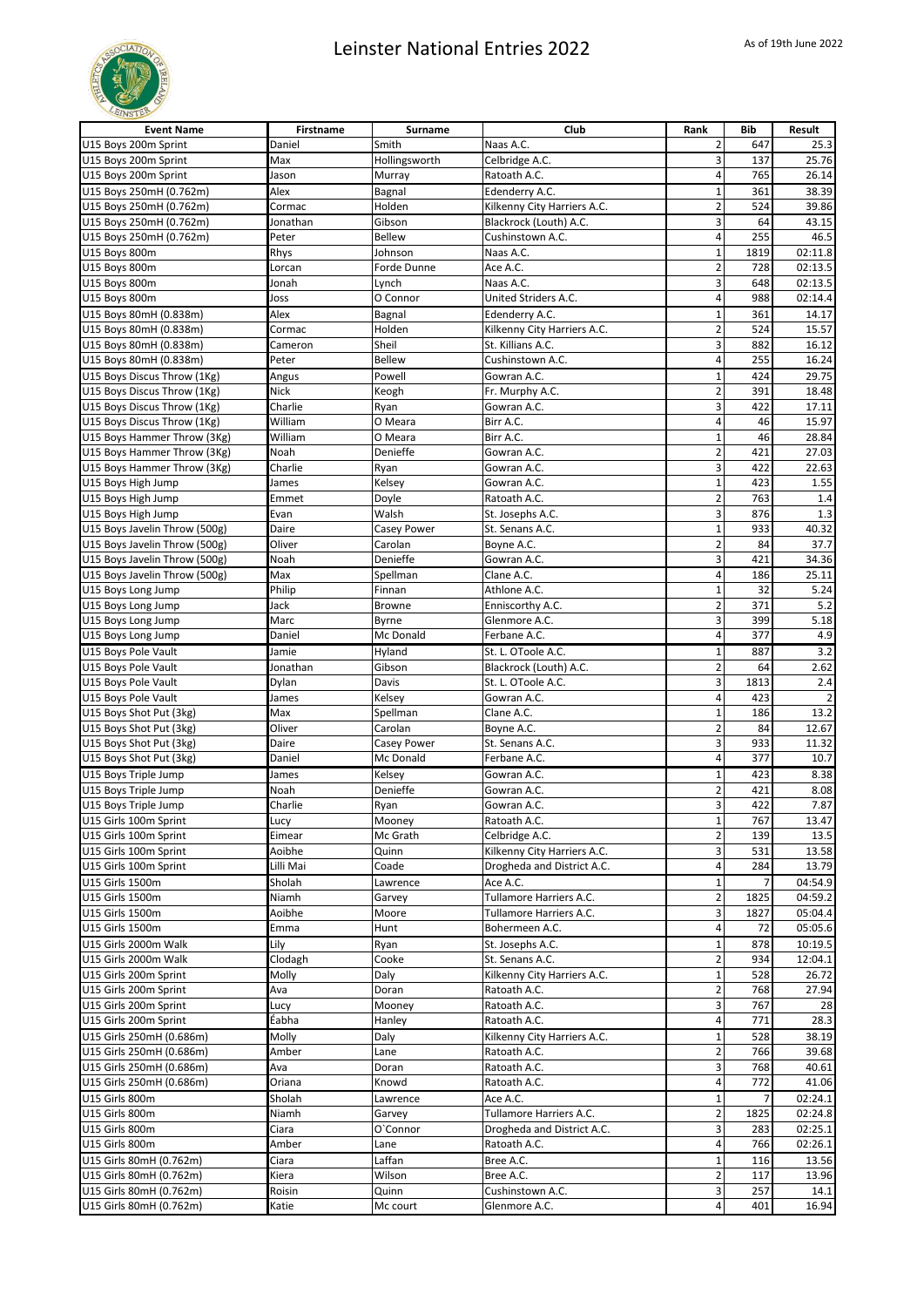

| <b>Event Name</b>                            | Firstname        | Surname              | Club                                      | Rank                    | <b>Bib</b> | Result             |
|----------------------------------------------|------------------|----------------------|-------------------------------------------|-------------------------|------------|--------------------|
| U15 Girls Discus Throw (0.75Kg)              | Marie            | Shanahan             | Ballyskenach A.C.                         | $\mathbf{1}$            | 38         | 23.99              |
| U15 Girls Discus Throw (0.75Kg)              | Erin             | Cordial              | Birr A.C.                                 | $\overline{2}$          | 48         | 17.07              |
| U15 Girls Discus Throw (0.75Kg)              | Meabh            | O Donovan            | Brow Rangers A.C.                         | 3                       | 120        | 16.14              |
| U15 Girls Discus Throw (0.75Kg)              | Bláithín         | Donelon              | Roundwood and District A.C.               | $\overline{4}$          | 812        | 14.84              |
| U15 Girls Hammer Throw (2.5Kg)               | Orla             | Brennan              | Gowran A.C.                               | $\mathbf 1$             | 425        | 28.45              |
| U15 Girls Hammer Throw (2.5Kg)               | Meabh            | O Donovan            | Brow Rangers A.C.                         | $\overline{2}$          | 120        | 28.4               |
| U15 Girls Hammer Throw (2.5Kg)               | Erin             | Cordial              | Birr A.C.                                 | 3                       | 48         | 17.88              |
| U15 Girls Hammer Throw (2.5Kg)               | Cushla           | King                 | Birr A.C.                                 | $\sqrt{4}$              | 47         | 15.05              |
| U15 Girls High Jump                          | Ailbhe           | Steger               | Gowran A.C.                               | $\mathbf 1$             | 426        | 1.51               |
| U15 Girls High Jump                          | Lydia            | Fleischer            | Celbridge A.C.                            | $\overline{2}$          | 138        | 1.4                |
| U15 Girls High Jump                          | Claire           | Rogers               | Ratoath A.C.                              | 3                       | 769        | 1.4                |
| U15 Girls High Jump                          | Emily            | Macdonnell           | Tullamore Harriers A.C.                   | $\overline{4}$          | 1826       | 1.4                |
| U15 Girls Javelin Throw (400g)               | Isobel           | Kearns               | Naas A.C.                                 | $\mathbf 1$             | 649        | 32.77              |
| U15 Girls Javelin Throw (400g)               | Leah             | Murray               | Kildare A.C.                              | $\overline{2}$          | 496        | 30.26              |
| U15 Girls Javelin Throw (400g)               | Isabelle         | Mc Cormack           | Crookstown Millview A.C.                  | 3                       | 218        | 26.19              |
| U15 Girls Javelin Throw (400g)               | Roisin           | Quinn                | Cushinstown A.C.                          | 4                       | 257        | 22.12              |
| U15 Girls Long Jump                          | Lucy             | Mooney               | Ratoath A.C.                              | $1\,$                   | 767        | 4.83               |
| U15 Girls Long Jump                          | Aine             | Foley                | Kilkenny City Harriers A.C.               | $\overline{2}$          | 533        | 4.44               |
| U15 Girls Long Jump                          | Eve              | Murphy               | Clane A.C.                                | 3                       | 188        | 4.39               |
| U15 Girls Long Jump                          | Rayna            | Thompson             | Kilmore A.C.                              | $\overline{\mathbf{4}}$ | 569        | 4.35               |
| U15 Girls Shot Put (2.72kg)                  | Leah             | Murray               | Kildare A.C.                              | $\mathbf 1$             | 496        | 10.6               |
| U15 Girls Shot Put (2.72kg)                  | Isabelle         | Mc Cormack           | Crookstown Millview A.C.                  | $\overline{2}$          | 218        | 9.62               |
| U15 Girls Shot Put (2.72kg)                  | Muireann         | Kavanagh             | Craanford Harriers A.C.                   | 3                       | 195        | 9.55               |
| U15 Girls Shot Put (2.72kg)                  | Emma             | Foley                | Ferbane A.C.                              | $\overline{4}$          | 29         | 8.83               |
| U16 Boys 100m Sprint                         | Leigh            | O Brien              | Celbridge A.C.                            | $\mathbf 1$             | 145        | 12.18              |
| U16 Boys 100m Sprint                         | Τj               | Dauramanxi           | Boyne A.C.                                | $\overline{2}$          | 86         | 12.28              |
| U16 Boys 100m Sprint                         | Darragh          | Dunne                | Gowran A.C.                               | 3                       | 427        | 12.32              |
| U16 Boys 100m Sprint                         | Gavin            | Witter               | Ratoath A.C.                              | $\sqrt{4}$              | 773        | 12.42              |
| U16 Boys 100mH (0.838m)                      | Gavin            | Witter               | Ratoath A.C.                              | $1\,$                   | 773        | 15.57              |
| U16 Boys 100mH (0.838m)                      | Dylan            | Heffernan            | Clane A.C.                                | $\overline{2}$          | 190        | 17.07              |
| U16 Boys 100mH (0.838m)                      | Oisin            | Darcy                | Birr A.C.                                 | 3                       | 49         | 17.12              |
| U16 Boys 1500m                               | Shea             | O Donnell            | Ace A.C.                                  | $\mathbf{1}$            | 9          | 04:12.4            |
| U16 Boys 1500m                               | Jamie            | Wallace              | Mullingar Harriers A.C.                   | $\overline{2}$          | 609        | 04:15.1            |
| U16 Boys 1500m                               | Noah             | Harris               | Ashford A.C.                              | 3                       | 25         | 04:15.6            |
| U16 Boys 1500m                               | James            | Kelly                | Ratoath A.C.                              | $\overline{4}$          | 774        | 04:21.1            |
| U16 Boys 200m Sprint                         | Leigh            | O Brien              | Celbridge A.C.                            | $\mathbf 1$             | 145        | 25.03              |
| U16 Boys 200m Sprint                         | Kyle             | Faherty              | Mullingar Harriers A.C.                   | $\overline{2}$          | 611        | 25.3               |
| U16 Boys 200m Sprint                         | Darragh          | Dunne                | Gowran A.C.<br>Ardee and District A.C.    | 3<br>$\overline{4}$     | 427        | 25.45              |
| U16 Boys 200m Sprint                         | Charlie          | Sands                |                                           |                         | 21         | 25.86              |
| U16 Boys 250mH (0.762m)                      | Gavin            | Witter               | Ratoath A.C.                              | $\mathbf 1$             | 773        | 35.12              |
| U16 Boys 250mH (0.762m)                      | Dylan            | Heffernan            | Clane A.C.                                | $\overline{2}$          | 190        | 36.4               |
| U16 Boys 250mH (0.762m)                      | Louis            | Raggett              | Kilkenny City Harriers A.C.               | 3                       | 535        | 37.64              |
| U16 Boys 250mH (0.762m)                      | Mark             | Loughran             | Trim A.C.                                 | $\overline{4}$          | 985        | 38.41              |
| U16 Boys 3000m                               | Cillian          | Gleeson              | Celbridge A.C.                            | $\mathbf 1$             | 141        | 09:22.7            |
| U16 Boys 3000m                               | Jamie            | Wallace              | Mullingar Harriers A.C.                   | $\overline{2}$<br>3     | 609        | 09:25.1            |
| U16 Boys 3000m<br>U16 Boys 3000m             | James            | Kelly                | Ratoath A.C.<br>Ratoath A.C.              | $\sqrt{4}$              | 774<br>775 | 09:31.4<br>09:38.3 |
|                                              | Harry            | Bogan                |                                           |                         |            |                    |
| U16 Boys 3000m Walk                          | John             | Glennon              | Mullingar Harriers A.C.                   | $\mathbf 1$             | 610        | 17:00.0            |
| U16 Boys 400m Sprint                         | John             | Delaney              | St. Abbans A.C.                           | $\mathbf 1$             | 837        | 53.67              |
| U16 Boys 400m Sprint<br>U16 Boys 400m Sprint | Leigh<br>Charlie | O Brien<br>Sands     | Celbridge A.C.<br>Ardee and District A.C. | $\overline{2}$<br>3     | 145<br>21  | 54.14<br>56.46     |
| U16 Boys 400m Sprint                         | Denis            |                      | Crookstown Millview A.C.                  | 4                       | 221        | 58.04              |
|                                              |                  | Halpin               |                                           | $\mathbf 1$             |            |                    |
| U16 Boys 800m<br>U16 Boys 800m               | Shea<br>John     | O Donnell<br>Delaney | Ace A.C.<br>St. Abbans A.C.               | $\mathbf 2$             | 837        | 02:03.7<br>02:04.1 |
| U16 Boys 800m                                | Malachy          | Kenny                | Kilcoole A.C.                             | 3                       | 481        | 02:04.2            |
| U16 Boys 800m                                | Adam             | <b>Bradley</b>       | Celbridge A.C.                            | $\overline{4}$          | 143        | 02:04.3            |
| U16 Boys Discus Throw (1Kg)                  | Cian             | Crampton             | Edenderry A.C.                            | $\mathbf 1$             | 364        | 58.11              |
| U16 Boys Discus Throw (1Kg)                  | Mark             | Loughran             | Trim A.C.                                 | $\overline{2}$          | 985        | 26.25              |
| U16 Boys Discus Throw (1Kg)                  | Sean             | Farrell              | Trim A.C.                                 | 3                       | 984        | 16.5               |
| U16 Boys Hammer Throw (4Kg)                  | Oisin            | Carroll              | Menapians A.C.                            | $\mathbf 1$             | 587        | 18.88              |
| U16 Boys High Jump                           | Michael          | Kent                 | D.M.P. A.C.                               | $\mathbf 1$             | 271        | 1.9                |
| U16 Boys High Jump                           | Cian             | Gibbons              | Cilles A.C.                               | $\overline{2}$          | 165        | 1.7                |
| U16 Boys High Jump                           | Louis            | Raggett              | Kilkenny City Harriers A.C.               | 3                       | 535        | 1.7                |
| U16 Boys High Jump                           | Alex             | Heeney               | Clane A.C.                                | 4                       | 189        | 1.7                |
| U16 Boys Javelin Throw (600g)                | Rory             | Taylor               | Crookstown Millview A.C.                  | $\mathbf 1$             | 220        | 40.49              |
| U16 Boys Javelin Throw (600g)                | Shane            | Mc Grath             | St. Andrews A.C.                          | $\overline{2}$          | 853        | 32.31              |
| U16 Boys Javelin Throw (600g)                | Sean             | Farrell              | Trim A.C.                                 | 3                       | 984        | 21.01              |
| U16 Boys Long Jump                           | Alex             | Heeney               | Clane A.C.                                | $\mathbf 1$             | 189        | 5.7                |
| U16 Boys Long Jump                           | Cillian          | Yore                 | Bohermeen A.C.                            | $\overline{2}$          | 75         | 5.58               |
| U16 Boys Long Jump                           | Sean             | Manning              | Tullamore Harriers A.C.                   | 3                       | 1832       | 5.18               |
|                                              |                  |                      |                                           |                         |            |                    |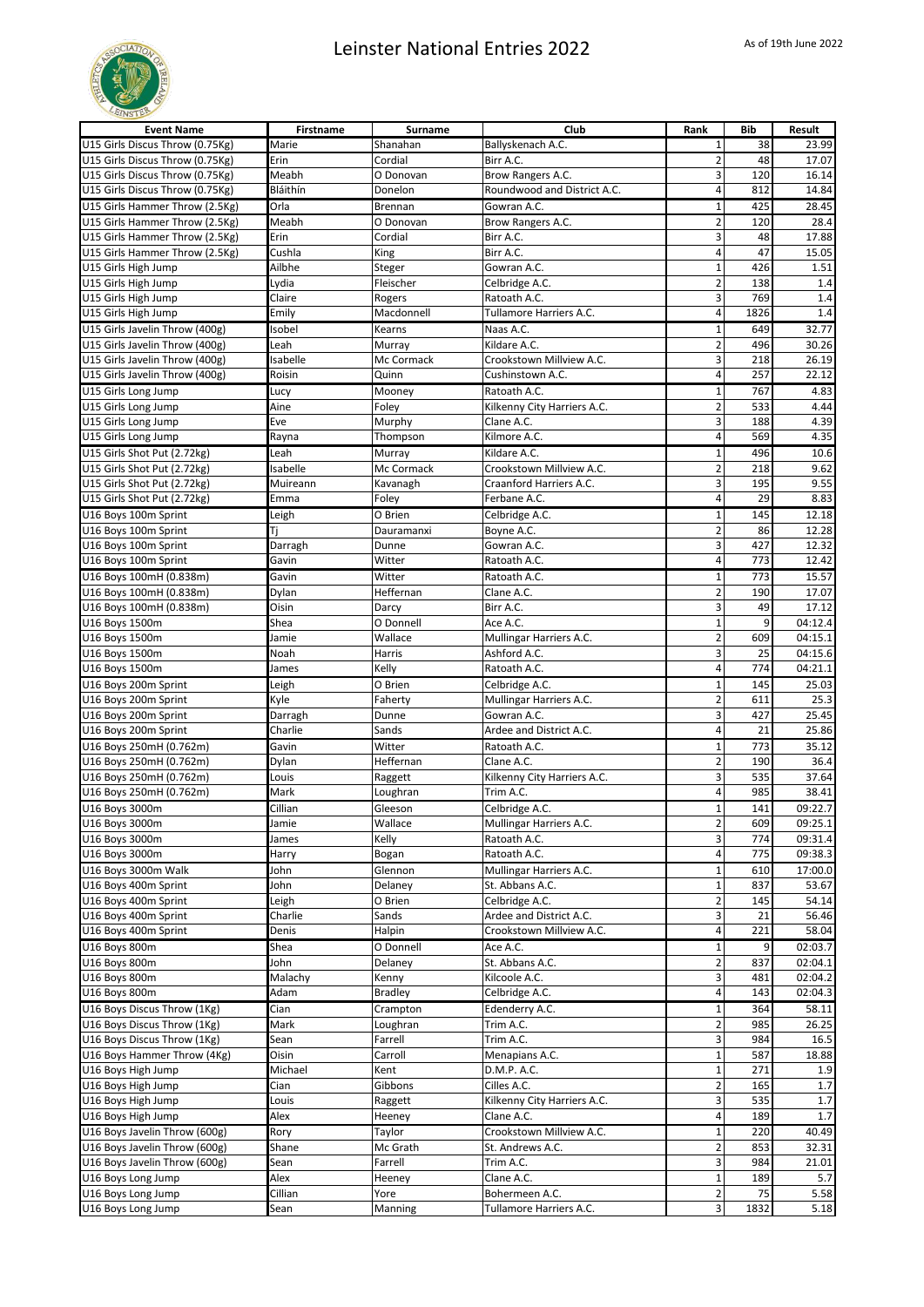

| <b>Event Name</b>                              | <b>Firstname</b>  | Surname               | Club                         | Rank                    | <b>Bib</b> | Result  |
|------------------------------------------------|-------------------|-----------------------|------------------------------|-------------------------|------------|---------|
| U16 Boys Long Jump                             | Thomas Paul       | <b>Smith Carberry</b> | Bohermeen A.C.               | 4                       | 76         | 5.1     |
| U16 Boys Pole Vault                            | Michael           | Kent                  | D.M.P. A.C.                  | $\mathbf{1}$            | 271        | 3.8     |
| U16 Boys Shot Put (4kg)                        | Cian              | Crampton              | Edenderry A.C.               | $\mathbf 1$             | 364        | 15.53   |
| U16 Boys Shot Put (4kg)                        | Theo              | Hanlon                | Suncroft A.C.                | $\overline{a}$          | 965        | 13.54   |
| U16 Boys Shot Put (4kg)                        | Anthony           | Urbanski              | Dundalk St. Gerards A.C.     | 3                       | 327        | 11.9    |
| U16 Boys Shot Put (4kg)                        | Patrick           | Byrne                 | Croghan A.C.                 | 4                       | 203        | 7.23    |
| U16 Boys Triple Jump                           | Michael           | Kent                  | D.M.P. A.C.                  | $\mathbf{1}$            | 271        | 13.04   |
| U16 Girls 100m Sprint                          | Katie             | Doherty               | Ratoath A.C.                 | $\mathbf 1$             | 776        | 12.48   |
| U16 Girls 100m Sprint                          | Maya              | <b>Birch</b>          | Kilcoole A.C.                | $\overline{2}$          | 482        | 12.87   |
| U16 Girls 100m Sprint                          | Alisha            | Maher                 | Tullamore Harriers A.C.      | 3                       | 1837       | 12.96   |
| U16 Girls 100m Sprint                          | Emily             | Lawlor                | St. L. OToole A.C.           | 4                       | 894        | 12.99   |
| U16 Girls 1500m                                | Andrea            | Ryan                  | Tullamore Harriers A.C.      | $\mathbf 1$             | 1834       | 04:46.5 |
| U16 Girls 1500m                                | Eimear            | Cooney                | Ace A.C.                     | $\overline{2}$          | 10         | 04:49.4 |
| U16 Girls 1500m                                | Dearbhla          | Allen                 | St. Peters A.C.              | 3                       | 919        | 04:53.2 |
| U16 Girls 1500m                                | Aoife             | Walsh                 | D.M.P. A.C.                  | 4                       | 273        | 04:56.9 |
| U16 Girls 200m Sprint                          | Katie             | Doherty               | Ratoath A.C.                 | $\mathbf{1}$            | 776        | 25.82   |
| U16 Girls 200m Sprint                          | Grainne           | Moran                 | Dundalk St. Gerards A.C.     | $\overline{\mathbf{c}}$ | 328        | 26.44   |
| U16 Girls 200m Sprint                          | Maya              | Birch                 | Kilcoole A.C.                | 3                       | 482        | 26.93   |
| U16 Girls 200m Sprint                          | Abbie             | Doherty               | Crookstown Millview A.C.     | 4                       | 229        | 26.94   |
| U16 Girls 250mH (0.686m)                       | Gaelle            | Cherry Kinito         | Greystones and District A.C. | $\mathbf 1$             | 450        | 39.58   |
| U16 Girls 250mH (0.686m)                       | Amelia            | Holland               |                              | $\overline{2}$          | 777        | 40.91   |
| U16 Girls 250mH (0.686m)                       | Nicole            |                       | Ratoath A.C.<br>D.M.P. A.C.  | 3                       | 274        | 42.34   |
| U16 Girls 250mH (0.686m)                       |                   | Lageu<br>Hickey       |                              | 4                       | 451        | 42.72   |
|                                                | Rosanna           |                       | Greystones and District A.C. |                         |            |         |
| U16 Girls 3000m                                | Dearbhla          | Allen                 | St. Peters A.C.              | $\mathbf{1}$            | 919        | 10:27.9 |
| U16 Girls 3000m                                | Aoife             | Walsh                 | D.M.P. A.C.                  | $\overline{2}$          | 273        | 10:48.7 |
| U16 Girls 3000m                                | Andrea            | Ryan                  | Tullamore Harriers A.C.      | 3                       | 1834       | 10:51.8 |
| U16 Girls 3000m                                | Maria             | Coone                 | D.M.P. A.C.                  | 4                       | 275        | 10:57.8 |
| U16 Girls 400m Sprint                          | Grainne           | Moran                 | Dundalk St. Gerards A.C.     | $\mathbf 1$             | 328        | 58.34   |
| U16 Girls 400m Sprint                          | Maria             | Zakharenko            | Parnell A.C.                 | $\overline{2}$          | 739        | 58.95   |
| U16 Girls 400m Sprint                          | Abbie             | Doherty               | Crookstown Millview A.C.     | 3                       | 229        | 01:00.7 |
| U16 Girls 400m Sprint                          | Maeve             | Aujustic              | Le Chéile A.C.               | 4                       | 1818       | 01:02.8 |
| U16 Girls 800m                                 | Maria             | Zakharenko            | Parnell A.C.                 | $\mathbf{1}$            | 739        | 02:19.0 |
| U16 Girls 800m                                 | Pia               | Langton               | Kilkenny City Harriers A.C.  | $\overline{2}$          | 536        | 02:19.6 |
| U16 Girls 800m                                 | Eve               | Dunphy                | St. Senans A.C.              | 3                       | 936        | 02:22.7 |
| U16 Girls 800m                                 | Eimear            | Cooney                | Ace A.C.                     | 4                       | 10         | 02:27.4 |
| U16 Girls 80mH (0.762m)                        | Emily             | Lawlor                | St. L. OToole A.C.           | $\overline{1}$          | 894        | 12.46   |
| U16 Girls 80mH (0.762m)                        | Meabh             | O Connor              | Dundalk St. Gerards A.C.     | $\overline{2}$          | 329        | 12.5    |
| U16 Girls 80mH (0.762m)                        | Tara              | O'Connor              | Dundalk St. Gerards A.C.     | 3                       | 331        | 12.57   |
| U16 Girls 80mH (0.762m)                        | Eimear            | Cotter                | Tullamore Harriers A.C.      | $\overline{4}$          | 1835       | 12.88   |
| U16 Girls Discus Throw (1Kg)                   | Chloe             | Ryan                  | St. L. OToole A.C.           | $\mathbf 1$             | 892        | 27.84   |
| U16 Girls Discus Throw (1Kg)                   | Rachel            | Gardiner              | Gowran A.C.                  | $\overline{2}$          | 430        | 25.2    |
| U16 Girls Discus Throw (1Kg)                   | Cara              | Wright                | Crookstown Millview A.C.     | 3                       | 232        | 22.53   |
| U16 Girls Discus Throw (1Kg)                   | Chloe             | Hanley                | Greystones and District A.C. | 4                       | 449        | 18.81   |
| U16 Girls Hammer Throw (3Kg)                   | Chloe             | Ryan                  | St. L. OToole A.C.           | $\mathbf{1}$            | 892        | 30.78   |
| U16 Girls Hammer Throw (3Kg)                   | Rachel            | Gardiner              | Gowran A.C.                  | $\mathbf 2$             | 430        | 23.59   |
| U16 Girls High Jump                            | Tara              | O'Connor              | Dundalk St. Gerards A.C.     | $\mathbf{1}$            | 331        | 1.71    |
| U16 Girls High Jump                            | Katie             | Deverell              | Tullamore Harriers A.C.      | $\mathbf 2$             | 1839       | 1.55    |
| U16 Girls High Jump                            | Enya              | Silkena               | Dundalk St. Gerards A.C.     | 3                       | 330        | 1.55    |
| U16 Girls High Jump                            | Caoimhe           | Barry                 | St. Josephs A.C.             | 4                       | 879        | 1.5     |
| U16 Girls Javelin Throw (500g)                 | Enya              | Silkena               | Dundalk St. Gerards A.C.     | $\mathbf 1$             | 330        | 41.35   |
| U16 Girls Javelin Throw (500g)                 | Meabh             | O Connor              | Dundalk St. Gerards A.C.     | $\overline{\mathbf{c}}$ | 329        | 32.22   |
| U16 Girls Javelin Throw (500g)                 | Hazel             | Coogan                | Gowran A.C.                  | 3                       | 429        | 29.47   |
| U16 Girls Javelin Throw (500g)                 | Lily              | Moore                 | Greystones and District A.C. | 4                       | 452        | 26.44   |
| U16 Girls Long Jump                            | Tara              | O'Connor              | Dundalk St. Gerards A.C.     | $\mathbf 1$             | 331        | 5.26    |
| U16 Girls Long Jump                            | Meabh             | O Connor              | Dundalk St. Gerards A.C.     | $\overline{\mathbf{c}}$ | 329        | 5.22    |
| U16 Girls Long Jump                            | Sarah             | Kiernan               | Naas A.C.                    | 3                       | 655        | 5.07    |
| U16 Girls Long Jump                            | Katie             | Deverell              | Tullamore Harriers A.C.      | 4                       | 1839       | 4.89    |
| U16 Girls Pole Vault                           | Kara              | Morrissey             | St. L. OToole A.C.           | $\mathbf 1$             | 893        | 2.62    |
| U16 Girls Pole Vault                           | Emma              | Nolan                 | St. L. OToole A.C.           | $\overline{\mathbf{c}}$ | 891        | 2.2     |
| U16 Girls Pole Vault                           | Chloe             | Lynch                 | Gowran A.C.                  | 3                       | 431        | 2.2     |
| U16 Girls Shot Put (3kg)                       | Enya              | Silkena               | Dundalk St. Gerards A.C.     | $\mathbf 1$             | 330        | 11.1    |
| U16 Girls Shot Put (3kg)                       | Rachel            | Gardiner              | Gowran A.C.                  | $\overline{2}$          | 430        | 10.62   |
| U16 Girls Shot Put (3kg)                       | Cara              | Wright                | Crookstown Millview A.C.     | 3                       | 232        | 8.6     |
| U16 Girls Shot Put (3kg)                       | Grace             | Heydon                | St. Abbans A.C.              | 4                       | 841        | 8.03    |
|                                                |                   |                       |                              | $\mathbf{1}$            | 655        |         |
| U16 Girls Triple Jump<br>U16 Girls Triple Jump | Sarah<br>Eve      | Kiernan               | Naas A.C.<br>St. Senans A.C. | $\overline{2}$          |            | 10.15   |
|                                                | Aine              | Dunphy                |                              |                         | 936        | 10.12   |
| U16 Girls Triple Jump                          |                   | O'Callaghan           | St. Senans A.C.              | 3<br>$\mathbf 1$        | 937<br>783 | 8.49    |
| U17 Boys 100m Sprint                           | Osamudiamen Jesse | Osas                  | Ratoath A.C.                 |                         |            | 11.41   |
| U17 Boys 100m Sprint                           | Adam              | Slawinski             | Kilkenny City Harriers A.C.  | $\overline{\mathbf{c}}$ | 544        | 11.73   |
| U17 Boys 100m Sprint                           | Rory              | Mc Nally              | Greystones and District A.C. | $\overline{\mathbf{3}}$ | 454        | 12.08   |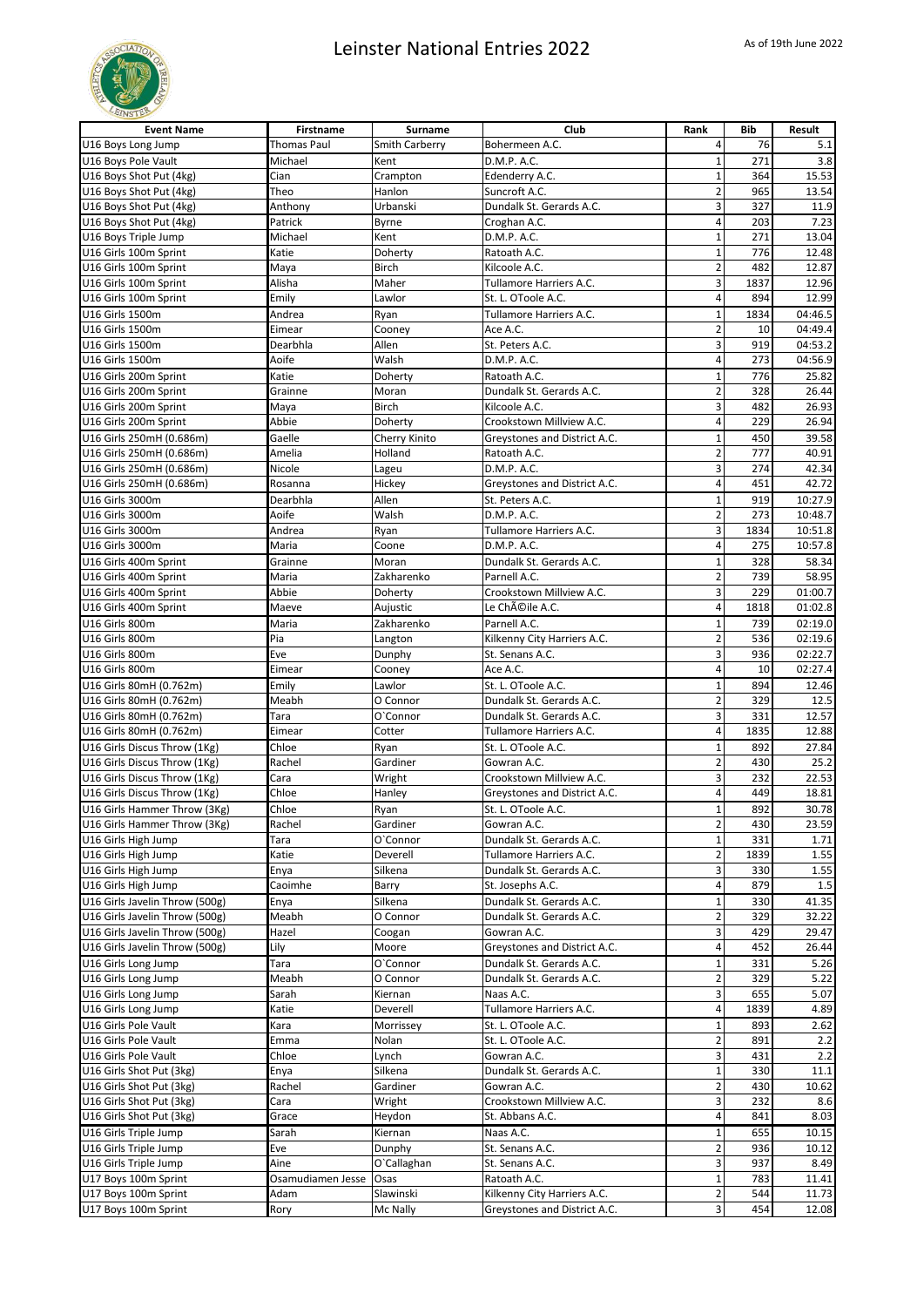

| <b>Event Name</b>             | Firstname | Surname            | Club                         | Rank                    | Bib  | Result  |
|-------------------------------|-----------|--------------------|------------------------------|-------------------------|------|---------|
| U17 Boys 100m Sprint          | Robert    | Carney             | Ballyskenach A.C.            | 4                       | 39   | 12.32   |
| U17 Boys 1500m                | Max       | Treacy             | Kildare A.C.                 | $\mathbf{1}$            | 498  | 04:13.2 |
| U17 Boys 1500m                | Conor     | Sherwin            | Mullingar Harriers A.C.      | $\overline{\mathbf{c}}$ | 620  | 04:17.7 |
| U17 Boys 1500m                | Jed       | Collins            | Dunboyne A.C.                | 3                       | 317  | 04:18.5 |
| U17 Boys 1500m                | Oscar     | Durston            | Ashford A.C.                 | 4                       | 26   | 04:25.0 |
| U17 Boys 2000m S/C (0.838m)   | Tom       | Mc Carthy          | Greystones and District A.C. | 1                       | 455  | 07:02.3 |
| U17 Boys 2000m S/C (0.838m)   | Paddy     | Kelly              | Kilkenny City Harriers A.C.  | $\overline{2}$          | 546  | 07:11.7 |
| U17 Boys 2000m S/C (0.838m)   | James     | Smith              | Celbridge A.C.               | 3                       | 154  | 07:29.3 |
| U17 Boys 2000m S/C (0.838m)   | Owen      | Mc Garry           | Oughaval A.C.                | 4                       | 734  | 08:02.2 |
| U17 Boys 200m Sprint          | Adam      | Slawinski          | Kilkenny City Harriers A.C.  | $\mathbf{1}$            | 544  | 23.74   |
| U17 Boys 200m Sprint          | Liam      | Thompson           | Kilkenny City Harriers A.C.  | $\overline{2}$          | 545  | 24.43   |
| U17 Boys 200m Sprint          | Rory      | Mc Nally           | Greystones and District A.C. | 3                       | 454  | 24.81   |
| U17 Boys 200m Sprint          | William   | Nugent             | Kilkenny City Harriers A.C.  | 4                       | 543  | 24.9    |
| U17 Boys 3000m                | Ruairi    | Mcevoy             | Kilkenny City Harriers A.C.  | $\mathbf{1}$            | 541  | 09:57.5 |
| U17 Boys 3000m                | David     | <b>Burke</b>       | Mullingar Harriers A.C.      | $\overline{2}$          | 619  | 10:05.5 |
| U17 Boys 3000m                | Sean      | Lennon             | United Striders A.C.         | 3                       | 993  | 10:08.8 |
| U17 Boys 3000m                | Paddy     | Kelly              | Kilkenny City Harriers A.C.  | 4                       | 546  | 10:14.6 |
|                               |           |                    |                              |                         |      |         |
| U17 Boys 3000m Walk           | Aidan     | Entrialgo Bayon    | Celbridge A.C.               | $\mathbf{1}$            | 153  | 15:52.7 |
| U17 Boys 300mH (0.762m)       | Jack      | Kelly              | Ratoath A.C.                 | $\overline{1}$          | 782  | 47.57   |
| U17 Boys 400m Sprint          | Jack      | Kelly              | Ratoath A.C.                 | $\mathbf{1}$            | 782  | 54.08   |
| U17 Boys 400m Sprint          | Fionn     | Hayes              | Le Chéile A.C.               | $\overline{2}$          | 579  | 54.36   |
| U17 Boys 400m Sprint          | William   | Nugent             | Kilkenny City Harriers A.C.  | 3                       | 543  | 56.04   |
| U17 Boys 400m Sprint          | Tom       | Mc Carthy          | Greystones and District A.C. | 4                       | 455  | 56.09   |
| U17 Boys 800m                 | Sean      | Reilly             | St. Peters A.C.              | $\mathbf 1$             | 920  | 02:05.2 |
| U17 Boys 800m                 | Oscar     | Durston            | Ashford A.C.                 | $\overline{2}$          | 26   | 02:05.8 |
| U17 Boys 800m                 | Sean      | Behan              | Naas A.C.                    | 3                       | 658  | 02:06.1 |
| U17 Boys 800m                 | Philip    | Mc Cartan          | Mullingar Harriers A.C.      | 4                       | 617  | 02:07.0 |
| U17 Boys Discus Throw (1.5Kg) | Robert    | Powell             | Gowran A.C.                  | $\mathbf{1}$            | 432  | 32.53   |
| U17 Boys Discus Throw (1.5Kg) | Rory      | Mc Nally           | Greystones and District A.C. | $\overline{2}$          | 454  | 25.7    |
| U17 Boys Hammer Throw (5Kg)   | Andrew    | Cooper             | Gowran A.C.                  | $\mathbf{1}$            | 435  | 27.24   |
| U17 Boys High Jump            | James     | <b>Bellew</b>      | Cushinstown A.C.             | $\mathbf 1$             | 259  | 1.75    |
| U17 Boys High Jump            | Alex      | Cullen             | Kilkenny City Harriers A.C.  | $\overline{\mathbf{c}}$ | 542  | 1.75    |
| U17 Boys High Jump            | Lee       | Callaghan          | Cushinstown A.C.             | 3                       | 260  | 1.65    |
| U17 Boys High Jump            | Liam      | Thompson           | Kilkenny City Harriers A.C.  | 4                       | 545  | 1.6     |
| U17 Boys Javelin Throw (700g) | James     | <b>Bellew</b>      | Cushinstown A.C.             | $\mathbf 1$             | 259  | 32.52   |
| U17 Boys Javelin Throw (700g) | Lee       | Callaghan          | Cushinstown A.C.             | $\overline{2}$          | 260  | 31.91   |
| U17 Boys Javelin Throw (700g) | Christian | Ross               | Gowran A.C.                  | 3                       | 434  | 29.76   |
| U17 Boys Javelin Throw (700g) | Paul      | O rourke           | St. Abbans A.C.              | 4                       | 843  | 22.93   |
| U17 Boys Long Jump            | Alex      | Cullen             | Kilkenny City Harriers A.C.  | $\mathbf{1}$            | 542  | 6.13    |
| U17 Boys Long Jump            | Lee       | Callaghan          | Cushinstown A.C.             | $\overline{2}$          | 260  | 5.55    |
| U17 Boys Long Jump            | Liam      | Thompson           | Kilkenny City Harriers A.C.  | 3                       | 545  | 5.2     |
| U17 Boys Long Jump            | Tom       | Mc Carthy          | Greystones and District A.C. | 4                       | 455  | 5.04    |
| U17 Boys Pole Vault           | Reuben    | Mc carthy          | St. L. OToole A.C.           | $\mathbf 1$             | 896  | 2.8     |
| U17 Boys Pole Vault           | Lee       | Prendsgast         | St. L. OToole A.C.           | $\overline{2}$          | 897  | 2.62    |
| U17 Boys Shot Put (5kg)       | Andrew    | Cooper             | Gowran A.C.                  | $\mathbf 1$             | 435  | 14.1    |
| U17 Boys Shot Put (5kg)       | Callum    | Shorten            | St. L. OToole A.C.           | $\overline{\mathbf{c}}$ | 895  | 13.26   |
| U17 Boys Shot Put (5kg)       | Robert    |                    | Ballyskenach A.C.            | 3                       | 39   | 12.94   |
| U17 Boys Shot Put (5kg)       |           | Carney<br>Mc Nally | Greystones and District A.C. | 4                       | 454  |         |
|                               | Rory      |                    |                              |                         |      | 10.37   |
| U17 Boys Triple Jump          | Daniel    | Quirk              | Greystones and District A.C. | $\mathbf 1$             | 453  | 12.62   |
| U17 Boys Triple Jump          | Eoin      | Aylward            | St. Senans A.C.              | $\overline{\mathbf{c}}$ | 940  | 10.63   |
| U17 Girls 100m Sprint         | Leila     | Colfer             | St. L. OToole A.C.           | $\mathbf 1$             | 900  | 12.53   |
| U17 Girls 100m Sprint         | Lucy      | Hannon             | Crookstown Millview A.C.     | 2                       | 239  | 12.82   |
| U17 Girls 100m Sprint         | Niamh     | Murphy             | Ratoath A.C.                 | 3                       | 787  | 13      |
| U17 Girls 100m Sprint         | Ava       | Foley              | Greystones and District A.C. | 4                       | 459  | 13.47   |
| U17 Girls 100mH (0.762m)      | Caoimhe   | Fitzsimons         | Ratoath A.C.                 | $\mathbf{1}$            | 785  | 15.52   |
| U17 Girls 100mH (0.762m)      | Blaithin  | Holden             | Kilkenny City Harriers A.C.  | $\overline{2}$          | 548  | 18.25   |
| U17 Girls 100mH (0.762m)      | Eimear    | Phelan             | Castlecomer A.C.             | 3                       | 123  | 18.37   |
| U17 Girls 100mH (0.762m)      | Katie     | Baldwin            | St. Abbans A.C.              | 4                       | 846  | 20.33   |
| U17 Girls 1500m               | Grace     | Byrne              | Mullingar Harriers A.C.      | $\mathbf 1$             | 621  | 04:57.8 |
| U17 Girls 1500m               | Aimee     | Wallace            | Mullingar Harriers A.C.      | $\overline{2}$          | 624  | 05:01.2 |
| U17 Girls 1500m               | Caoimhe   | Phelan             | St. Senans A.C.              | 3                       | 944  | 05:01.9 |
| U17 Girls 1500m               | Isobel    | Lynch              | Kilcoole A.C.                | 4                       | 486  | 05:04.6 |
| U17 Girls 2000m S/C (0.762m)  | Sinead    | Walsh              | Tullamore Harriers A.C.      | $\mathbf 1$             | 1843 | 07:51.1 |
| U17 Girls 200m Sprint         | Niamh     | Murphy             | Ratoath A.C.                 | $\mathbf 1$             | 787  | 26.46   |
| U17 Girls 200m Sprint         | Eve       | Mooney             | Ratoath A.C.                 | $\overline{\mathbf{c}}$ | 786  | 27.25   |
| U17 Girls 200m Sprint         | Camille   | Madden             | Greystones and District A.C. | 3                       | 460  | 27.5    |
| U17 Girls 200m Sprint         | Michaela  | Turley             | Celbridge A.C.               | 4                       | 156  | 28.51   |
| U17 Girls 3000m               | Caoimhe   | Phelan             | St. Senans A.C.              | $\mathbf 1$             | 944  | 10:51.8 |
| U17 Girls 3000m               | Ava       | Martin             | Inbhear Dee A.C.             | $\overline{2}$          | 472  | 10:53.4 |
| U17 Girls 3000m               | Maebh     | Caffrey            | St. Cocas A.C.               | 3                       | 868  | 10:55.5 |
|                               |           |                    |                              |                         |      |         |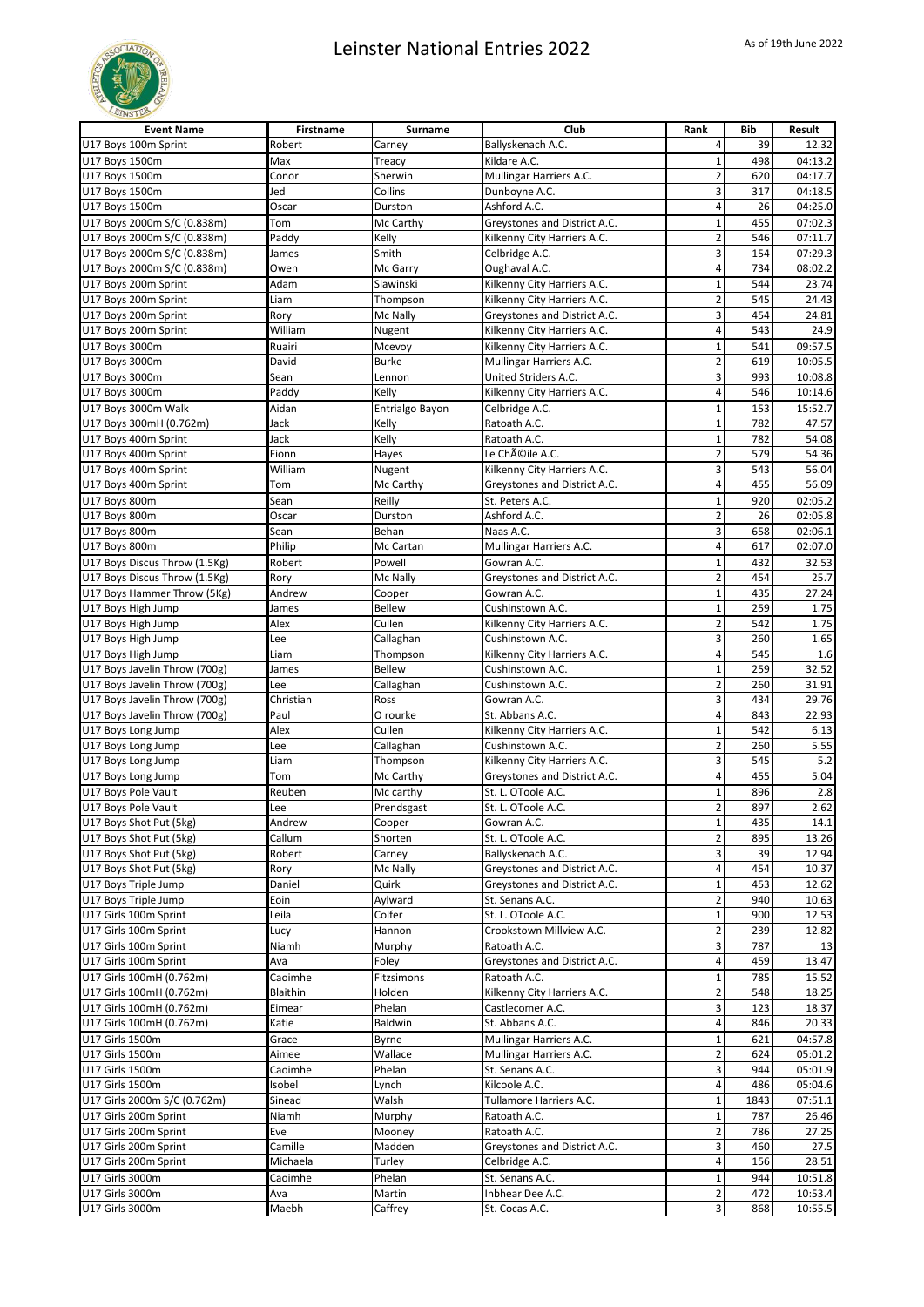

| <b>Event Name</b>              | <b>Firstname</b> | Surname        | Club                         | Rank                    | <b>Bib</b> | Result  |
|--------------------------------|------------------|----------------|------------------------------|-------------------------|------------|---------|
| U17 Girls 3000m                | Caoimhe          | Kilmurray      | Mullingar Harriers A.C.      | 4                       | 623        | 11:03.9 |
| U17 Girls 3000m Walk           | Keelin           | Duggan         | St. Senans A.C.              | $\mathbf 1$             | 946        | 17:55.3 |
| U17 Girls 3000m Walk           | Saoirse          | Kennedy        | Celbridge A.C.               | $\overline{2}$          | 159        | 18:04.9 |
| U17 Girls 3000m Walk           | Ava              | Connors        | Celbridge A.C.               | 3                       | 157        | 18:28.7 |
| U17 Girls 300mH (0.762m)       | Eve              | Mooney         | Ratoath A.C.                 | $\mathbf{1}$            | 786        | 47.28   |
| U17 Girls 300mH (0.762m)       | Cara             | Kelly          | D.M.P. A.C.                  | $\overline{2}$          | 277        | 49.3    |
| U17 Girls 300mH (0.762m)       | Georgia          | Hogan          | Greystones and District A.C. | 3                       | 461        | 52.11   |
| U17 Girls 300mH (0.762m)       | Blaithin         | Holden         | Kilkenny City Harriers A.C.  | 4                       | 548        | 52.58   |
| U17 Girls 400m Sprint          | Eve              | Mooney         | Ratoath A.C.                 | $\mathbf{1}$            | 786        | 59.51   |
| U17 Girls 400m Sprint          | Niamh            | Murphy         | Ratoath A.C.                 | $\overline{2}$          | 787        | 59.52   |
| U17 Girls 400m Sprint          | ErÃ-nn           | Leavy          | Dunleer A.C.                 | 3                       | 345        | 59.78   |
| U17 Girls 400m Sprint          | Cara             | Kelly          | D.M.P. A.C.                  | 4                       | 277        | 01:01.0 |
| U17 Girls 800m                 | ErÃ-nn           | Leavy          | Dunleer A.C.                 | $\mathbf 1$             | 345        | 02:16.8 |
| U17 Girls 800m                 | Aimee            | Wallace        | Mullingar Harriers A.C.      | $\overline{2}$          | 624        | 02:19.3 |
| U17 Girls 800m                 | Louisa           | Gilmore        | Kilkenny City Harriers A.C.  | 3                       | 549        | 02:25.3 |
| U17 Girls 800m                 | Isobel           | Lynch          | Kilcoole A.C.                | 4                       | 486        | 02:26.4 |
| U17 Girls Discus Throw (1Kg)   | Kya              | Mothiram       | Ardee and District A.C.      | $\mathbf 1$             | 22         | 29.43   |
| U17 Girls Discus Throw (1Kg)   | Molly            | Long           | St. Senans A.C.              | $\overline{2}$          | 942        | 17.62   |
| U17 Girls Discus Throw (1Kg)   | Sofiya           | Gladka         | Birr A.C.                    | 3                       | 50         | 12.86   |
| U17 Girls Hammer Throw (3Kg)   | Laura            | Dunphy         | Fr. Murphy A.C.              | $\mathbf 1$             | 393        | 37.69   |
| U17 Girls Hammer Throw (3Kg)   | Sofiya           | Gladka         | Birr A.C.                    | $\overline{2}$          | 50         | 27.32   |
| U17 Girls Hammer Throw (3Kg)   | Molly            | Long           | St. Senans A.C.              | 3                       | 942        | 17.01   |
| U17 Girls High Jump            | Camille          | Madden         | Greystones and District A.C. | $\mathbf 1$             | 460        | 1.5     |
| U17 Girls High Jump            | Allison          | Dempsey        | Naas A.C.                    | $\mathbf{1}$            | 660        | 1.5     |
| U17 Girls High Jump            | Alexandra        | Mulcahy        | Greystones and District A.C. | 3                       | 458        | 1.5     |
| U17 Girls High Jump            | Aoife            | Rohan          | Cushinstown A.C.             | 4                       | 261        | 1.45    |
| U17 Girls Javelin Throw (500g) | Ailbhe           | Gordon         | Greystones and District A.C. | $\mathbf 1$             | 457        | 39.14   |
| U17 Girls Javelin Throw (500g) | Laura            | Dunlea         | Naas A.C.                    | $\overline{2}$          | 659        | 30.36   |
| U17 Girls Javelin Throw (500g) | Grace            | Donohoe        | D.M.P. A.C.                  | 3                       | 276        | 24.82   |
| U17 Girls Javelin Throw (500g) | Molly            | Long           | St. Senans A.C.              | 4                       | 942        | 22.36   |
| U17 Girls Long Jump            | Georgia          | Hogan          | Greystones and District A.C. | $\mathbf 1$             | 461        | 4.85    |
| U17 Girls Long Jump            | Allison          | Dempsey        | Naas A.C.                    | $\overline{2}$          | 660        | 4.73    |
| U17 Girls Long Jump            | Cara             | Kelly          | D.M.P. A.C.                  | 3                       | 277        | 4.46    |
| U17 Girls Long Jump            | Katie            | Baldwin        | St. Abbans A.C.              | 4                       | 846        | 4.38    |
| U17 Girls Shot Put (3kg)       | Kya              | Mothiram       | Ardee and District A.C.      | $\mathbf 1$             | 22         | 11.09   |
| U17 Girls Shot Put (3kg)       | Ailbhe           | Gordon         | Greystones and District A.C. | $\overline{2}$          | 457        | 10.65   |
| U17 Girls Shot Put (3kg)       | Cara             | O`Sullivan     | Ratoath A.C.                 | 3                       | 784        | 9.89    |
| U17 Girls Shot Put (3kg)       | Holly            | Byrne          | St. Abbans A.C.              | 4                       | 845        | 9.63    |
| U17 Girls Triple Jump          | Abbie            | Doyle          | Bree A.C.                    | $\mathbf 1$             | 118        | 10.22   |
| U17 Girls Triple Jump          | Katie            | Baldwin        | St. Abbans A.C.              | $\overline{\mathbf{c}}$ | 846        | 9.83    |
| U17 Girls Triple Jump          | Georgia          | Hogan          | Greystones and District A.C. | 3                       | 461        | 9.76    |
| U18 Boys 100m Sprint           | Killian          | Curran (G)     | Blackrock (Dublin) A.C.      | $\mathbf 1$             | 55         | 11.12   |
| U18 Boys 100m Sprint           | Dannan           | Long           | Enniscorthy A.C.             | $\overline{2}$          | 374        | 11.22   |
| U18 Boys 100m Sprint           | Paddy            | Taylor         | Crookstown Millview A.C.     | 3                       | 241        | 11.57   |
| U18 Boys 100m Sprint           | Loclainn         | Harris         | Cushinstown A.C.             | $\overline{4}$          | 262        | 11.78   |
| U18 Boys 110mH (0.914m)        | Adam             | Quinn          | Suncroft A.C.                | $\mathbf 1$             | 966        | 19.25   |
| U18 Boys 1500m                 | Gearóid          | Long           | St. Senans A.C.              | $\mathbf 1$             | 949        | 04:08.3 |
| U18 Boys 1500m                 | Tom              | Perry          | Birr A.C.                    | $\overline{\mathbf{c}}$ | 51         | 04:10.4 |
| U18 Boys 1500m                 | Christopher      | Keenan         | Drogheda and District A.C.   | $\overline{\mathbf{3}}$ | 293        | 04:22.3 |
| U18 Boys 1500m                 | Jack             | Donegan        | Tullamore Harriers A.C.      | 4                       | 1846       | 04:24.6 |
| U18 Boys 200m Sprint           | Dannan           | Long           | Enniscorthy A.C.             | $\mathbf 1$             | 374        | 22.79   |
| U18 Boys 200m Sprint           | Loclainn         | Harris         | Cushinstown A.C.             | $\overline{2}$          | 262        | 23.9    |
| U18 Boys 200m Sprint           | Conor            | Byrne          | Kilkenny City Harriers A.C.  | 3                       | 552        | 24.23   |
| U18 Boys 200m Sprint           | Eoin             | Kane           | Ratoath A.C.                 | 4                       | 788        | 24.58   |
| U18 Boys 3000m                 | Gearóid          | Long           | St. Senans A.C.              | $\mathbf 1$             | 949        | 09:14.5 |
| U18 Boys 3000m                 | Cian             | Villing        | Naas A.C.                    | $\overline{2}$          | 665        | 10:30.3 |
| U18 Boys 3000m                 | Donnchadh        | Mac Conchra    | Star of the Sea A.C.         | 3                       | 955        | 11:02.9 |
| U18 Boys 3000m S/C (0.838m)    | Richard          | Mc Loughlin    | Oughaval A.C.                | $\mathbf 1$             | 736        | 11:09.8 |
| U18 Boys 3000m S/C (0.838m)    | Donny            | Mcdonald       | Adamstown A.C.               | $\overline{2}$          | 16         | 11:15.9 |
| U18 Boys 400m Sprint           | Eoin             | Kane           | Ratoath A.C.                 | $\mathbf 1$             | 788        | 54.37   |
| U18 Boys 400m Sprint           | Eoin             | Coldrick       | Bohermeen A.C.               | $\overline{2}$          | 80         | 01:01.5 |
| U18 Boys 400mH (0.838m)        | Adam             | Quinn          | Suncroft A.C.                | $\mathbf 1$             | 966        | 01:03.0 |
| U18 Boys 400mH (0.838m)        | Richard          | Mc Loughlin    | Oughaval A.C.                | 2                       | 736        | 01:18.3 |
| U18 Boys 5000m Walk            | Andrew           | Glennon        | Mullingar Harriers A.C.      | $\mathbf 1$             | 628        | 23:07.2 |
| U18 Boys 800m                  | Tom              | Perry          | Birr A.C.                    | $\mathbf 1$             | 51         | 02:04.9 |
| U18 Boys 800m                  | Naoise           | Gilmartin      | St. Senans A.C.              | $\overline{2}$          | 950        | 02:05.9 |
| U18 Boys 800m                  | Odhran           | Slater Lavelle | Greystones and District A.C. | 3                       | 462        | 02:08.0 |
| U18 Boys 800m                  | Lee              | Murray         | St. Abbans A.C.              | 4                       | 849        | 02:09.7 |
| U18 Boys Discus Throw (1.5Kg)  | Eoin             | Mcdermott      | Cushinstown A.C.             | 1                       | 263        | 34.43   |
| U18 Boys Discus Throw (1.5Kg)  | Aaron            | Foley          | Oughaval A.C.                | $\overline{2}$          | 735        | 24.84   |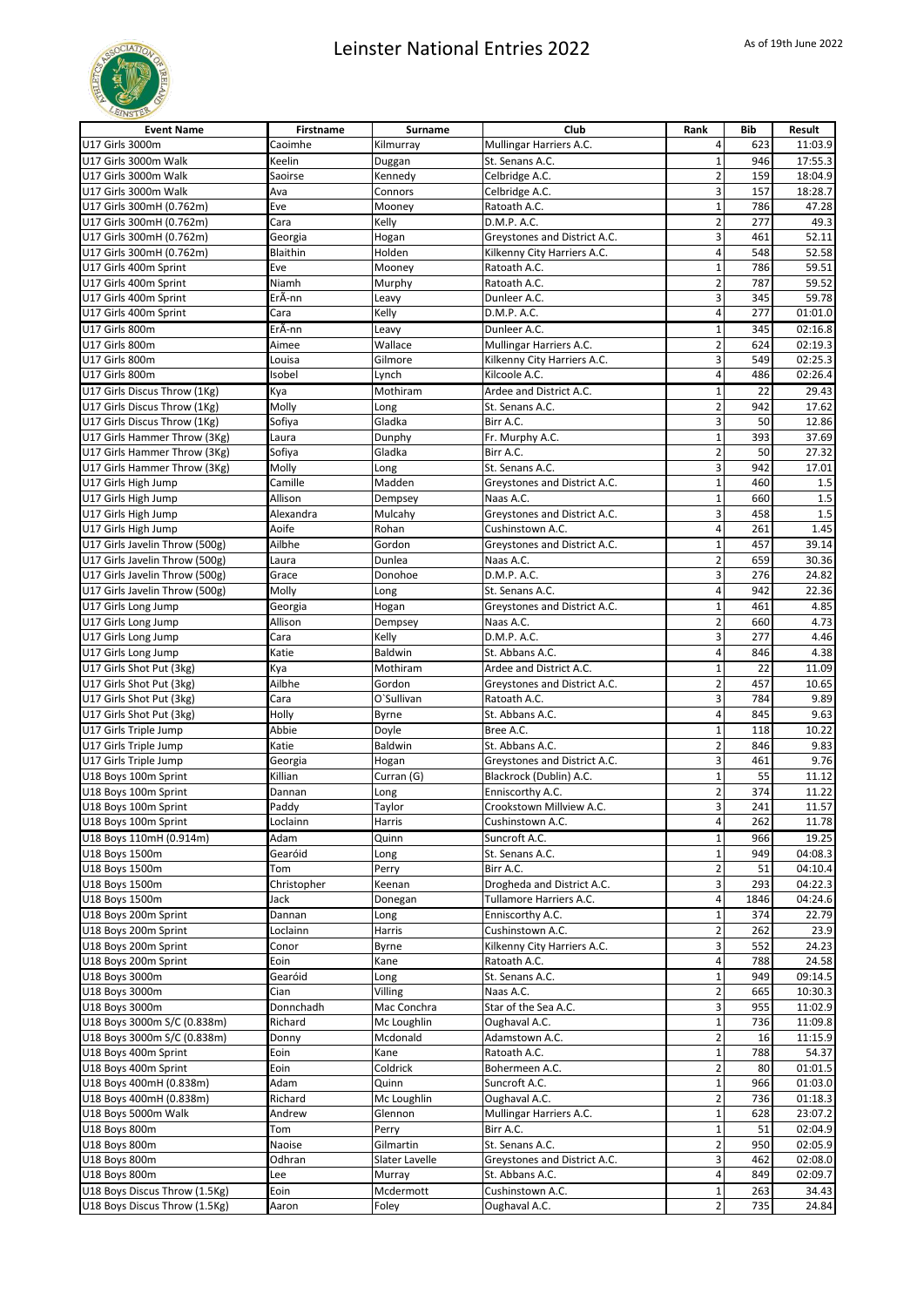

| <b>Event Name</b>              | <b>Firstname</b> | Surname        | Club                                  | Rank                    | <b>Bib</b> | Result  |
|--------------------------------|------------------|----------------|---------------------------------------|-------------------------|------------|---------|
| U18 Boys Hammer Throw (5Kg)    | Eoin             | Mcdermott      | Cushinstown A.C.                      | $\mathbf{1}$            | 263        | 40.45   |
| U18 Boys High Jump             | Dannan           | Long           | Enniscorthy A.C.                      | $\mathbf 1$             | 374        | 1.8     |
| U18 Boys High Jump             | Aaron            | Foley          | Oughaval A.C.                         | $\overline{2}$          | 735        | 1.3     |
| U18 Boys Javelin Throw (700g)  | Paddy            | Taylor         | Crookstown Millview A.C.              | $\mathbf 1$             | 241        | 56.38   |
| U18 Boys Javelin Throw (700g)  | Conor            | Walsh          | Crookstown Millview A.C.              | $\overline{2}$          | 240        | 52.6    |
| U18 Boys Javelin Throw (700g)  | Karlis           | Kaugars        | Dunleer A.C.                          | 3                       | 346        | 51.93   |
| U18 Boys Long Jump             | Keelin           | Roche          | St. Senans A.C.                       | $\mathbf{1}$            | 948        | 6.1     |
| U18 Boys Long Jump             | Noah             | Gilmore        | Kilkenny City Harriers A.C.           | $\overline{\mathbf{c}}$ | 553        | 6.04    |
| U18 Boys Long Jump             | Aaron            | Foley          | Oughaval A.C.                         | 3                       | 735        | 4.98    |
| U18 Boys Shot Put (5kg)        | Aaron            | Foley          | Oughaval A.C.                         | $\mathbf{1}$            | 735        | 10      |
| U18 Boys Triple Jump           | Keelin           | Roche          | St. Senans A.C.                       | $\mathbf 1$             | 948        | 11.45   |
| U18 Boys Triple Jump           | Stephen          | Walsh          | Ratoath A.C.                          | $\overline{2}$          | 789        | 9.78    |
| U18 Girls 100m Sprint          | Laura            | <b>Bolster</b> | Cushinstown A.C.                      | $\mathbf 1$             | 265        | 12.67   |
| U18 Girls 100m Sprint          | Laura            | Kelly          | Ratoath A.C.                          | $\overline{2}$          | 791        | 12.95   |
| U18 Girls 100m Sprint          | Anastasia        | Drakoulaki     | Drogheda and District A.C.            | 3                       | 294        | 13.02   |
| U18 Girls 100m Sprint          | Aobh             | Forde          | Ratoath A.C.                          | 4                       | 793        | 13.19   |
| U18 Girls 100mH (0.762m)       | Chloe            | Keenan         | Emo/Rath A.C.                         | $\mathbf 1$             | 368        | 17.49   |
| U18 Girls 100mH (0.762m)       | Judith           | Bell           | St. Peters A.C.                       | $\overline{2}$          | 925        | 18.16   |
| U18 Girls 100mH (0.762m)       | Ella             | Barry          | Cushinstown A.C.                      | 3                       | 264        | 18.67   |
| U18 Girls 1500m                | Alex             | Carey          | Inbhear Dee A.C.                      | $\mathbf 1$             | 473        | 04:51.0 |
| U18 Girls 1500m                | Imelda           | Lambe          | Tullamore Harriers A.C.               | $\overline{c}$          | 1849       | 04:57.8 |
| U18 Girls 1500m                | Faye             | Mc Evoy        | Ballyroan Abbeyleix and District A.C. | 3                       | 36         | 04:59.3 |
| U18 Girls 1500m                | Orla             | Looney         | Portlaoise A.C.                       | $\overline{4}$          | 744        | 05:07.7 |
| U18 Girls 2000m S/C (0.762m)   | Emily            | Cunningham     | Tullamore Harriers A.C.               | $\mathbf 1$             | 1848       | 08:20.5 |
| U18 Girls 200m Sprint          | Laura            | Kelly          | Ratoath A.C.                          | $\mathbf 1$             | 791        | 26.25   |
| U18 Girls 200m Sprint          | Anastasia        | Drakoulaki     | Drogheda and District A.C.            | $\overline{2}$          | 294        | 27.09   |
| U18 Girls 200m Sprint          | Aisling          | Stratford      | Ratoath A.C.                          | 3                       | 792        | 27.11   |
| U18 Girls 200m Sprint          | Aobh             | Forde          | Ratoath A.C.                          | 4                       | 793        | 27.15   |
| U18 Girls 3000m                | Anna             | Watson         | Bray Runners A.C.                     | $\mathbf{1}$            | 103        | 10:03.9 |
| U18 Girls 3000m                | Maebh            | Eakin          | Dunleer A.C.                          | $\overline{2}$          | 347        | 10:25.6 |
| U18 Girls 3000m                | Alex             | Carey          | Inbhear Dee A.C.                      | 3                       | 473        | 10:51.9 |
| U18 Girls 3000m                | Isabella         | <b>Burke</b>   | Kilkenny City Harriers A.C.           | 4                       | 558        | 11:13.3 |
| U18 Girls 3000m Walk           | Aisling          | Lane           | Mullingar Harriers A.C.               | $\mathbf 1$             | 629        | 14:56.1 |
| U18 Girls 3000m Walk           | Ciara            | Mooney         | Adamstown A.C.                        | $\overline{2}$          | 17         | 16:23.5 |
| U18 Girls 400m Sprint          | Laura            | Kelly          | Ratoath A.C.                          | $\mathbf{1}$            | 791        | 58.85   |
| U18 Girls 400m Sprint          | Aisling          | Stratford      | Ratoath A.C.                          | $\overline{2}$          | 792        | 01:00.0 |
| U18 Girls 400m Sprint          | Amelie           | Foley          | Kilkenny City Harriers A.C.           | 3                       | 557        | 01:03.0 |
| U18 Girls 400m Sprint          | Sophie           | Dolan          | Dunboyne A.C.                         | 4                       | 319        | 01:04.1 |
| U18 Girls 400mH (0.762m)       | Orlaith          | Deegan         | Sliabh Bhuide Rovers A.C.             | $\mathbf{1}$            | 816        | 01:07.8 |
| U18 Girls 400mH (0.762m)       | Sadie            | Cullinan       | North West Kildare A.C.               | $\overline{2}$          | 727        | 01:13.4 |
| U18 Girls 800m                 | Niamh            | Brady          | St. Peters A.C.                       | $\overline{1}$          | 926        | 02:24.4 |
| U18 Girls 800m                 | Lisa             | Conlon         | Dunleer A.C.                          | $\overline{2}$          | 348        | 02:25.8 |
| U18 Girls 800m                 | Faye             | Mc Evoy        | Ballyroan Abbeyleix and District A.C. | 3                       | 36         | 02:32.8 |
| U18 Girls 800m                 | Ãme              | Gilhooly       | Athlone A.C.                          | 4                       | 33         | 02:34.6 |
| U18 Girls Discus Throw (1Kg)   | Claire           | Kennedy        | Birr A.C.                             | $\mathbf{1}$            | 52         | 37.77   |
| U18 Girls Discus Throw (1Kg)   | Holly            | Wright         | Crookstown Millview A.C.              | $\overline{\mathbf{c}}$ | 243        | 35.15   |
| U18 Girls Discus Throw (1Kg)   | Eva              | Deehan         | Inbhear Dee A.C.                      | 3                       | 474        | 25.12   |
| U18 Girls Discus Throw (1Kg)   | Ava              | Foley          | Oughaval A.C.                         | 4                       | 737        | 20.81   |
| U18 Girls High Jump            | Orlaith          | Deegan         | Sliabh Bhuide Rovers A.C.             | $\mathbf 1$             | 816        | 1.55    |
| U18 Girls High Jump            | Amy              | Forde          | Ratoath A.C.                          | $\overline{2}$          | 790        | 1.5     |
| U18 Girls Javelin Throw (500g) | Lara             | Prendergast    | Suncroft A.C.                         | $\mathbf 1$             | 967        | 40.33   |
| U18 Girls Javelin Throw (500g) | Beth             | Miskelly       | Bohermeen A.C.                        | $\overline{\mathbf{c}}$ | 81         | 25.3    |
| U18 Girls Javelin Throw (500g) | Eva              | Deehan         | Inbhear Dee A.C.                      | 3                       | 474        | 17.83   |
| U18 Girls Long Jump            | Laura            | Bolster        | Cushinstown A.C.                      | $\mathbf 1$             | 265        | 4.8     |
| U18 Girls Long Jump            | Kiela            | Moore          | Crookstown Millview A.C.              | $\overline{2}$          | 242        | 4.7     |
| U18 Girls Long Jump            | Ella             | Barry          | Cushinstown A.C.                      | 3                       | 264        | 4.58    |
| U18 Girls Long Jump            | Judith           | Bell           | St. Peters A.C.                       | 4                       | 925        | 4.35    |
| U18 Girls Shot Put (3kg)       | Holly            | Wright         | Crookstown Millview A.C.              | $\mathbf{1}$            | 243        | 11.8    |
| U18 Girls Shot Put (3kg)       | Beth             | Miskelly       | Bohermeen A.C.                        | $\overline{2}$          | 81         | 10      |
| U18 Girls Shot Put (3kg)       | Ava              | Foley          | Oughaval A.C.                         | 3                       | 737        | 9.21    |
| U18 Girls Shot Put (3kg)       | Eva              | Deehan         | Inbhear Dee A.C.                      | 4                       | 474        | 8.78    |
| U18 Girls Triple Jump          | Sophie           | Byrne          | Crookstown Millview A.C.              | $\mathbf 1$             | 244        | 10.91   |
| U18 Girls Triple Jump          | Chloe            | Keenan         | Emo/Rath A.C.                         | $\overline{2}$          | 368        | 10.04   |
| U18 Girls Triple Jump          | Abbie            | O Brien        | Kilkenny City Harriers A.C.           | 3                       | 555        | 9.19    |
| U19 Boys 100m Sprint           | David            | Oghuvbu        | Naas A.C.                             | $\mathbf{1}$            | 667        | 11.26   |
| U19 Boys 100m Sprint           | Leon             | King Abor      | Boyne A.C.                            | $\overline{2}$          | 91         | 11.67   |
| U19 Boys 100m Sprint           | Emmanuel         | Osas           | Ratoath A.C.                          | 3                       | 796        | 11.79   |
| U19 Boys 100m Sprint           | Evan             | Tully          | Birr A.C.                             | 4                       | 53         | 11.95   |
| U19 Boys 110mH (0.991m)        | Adam             | Nolan          | St. L. OToole A.C.                    | 1                       | 903        | 15.09   |
| U19 Boys 1500m                 | Jack             | Mc Mahon       | Ballyroan Abbeyleix and District A.C. | $\mathbf 1$             | 34         | 04:26.0 |
|                                |                  |                |                                       |                         |            |         |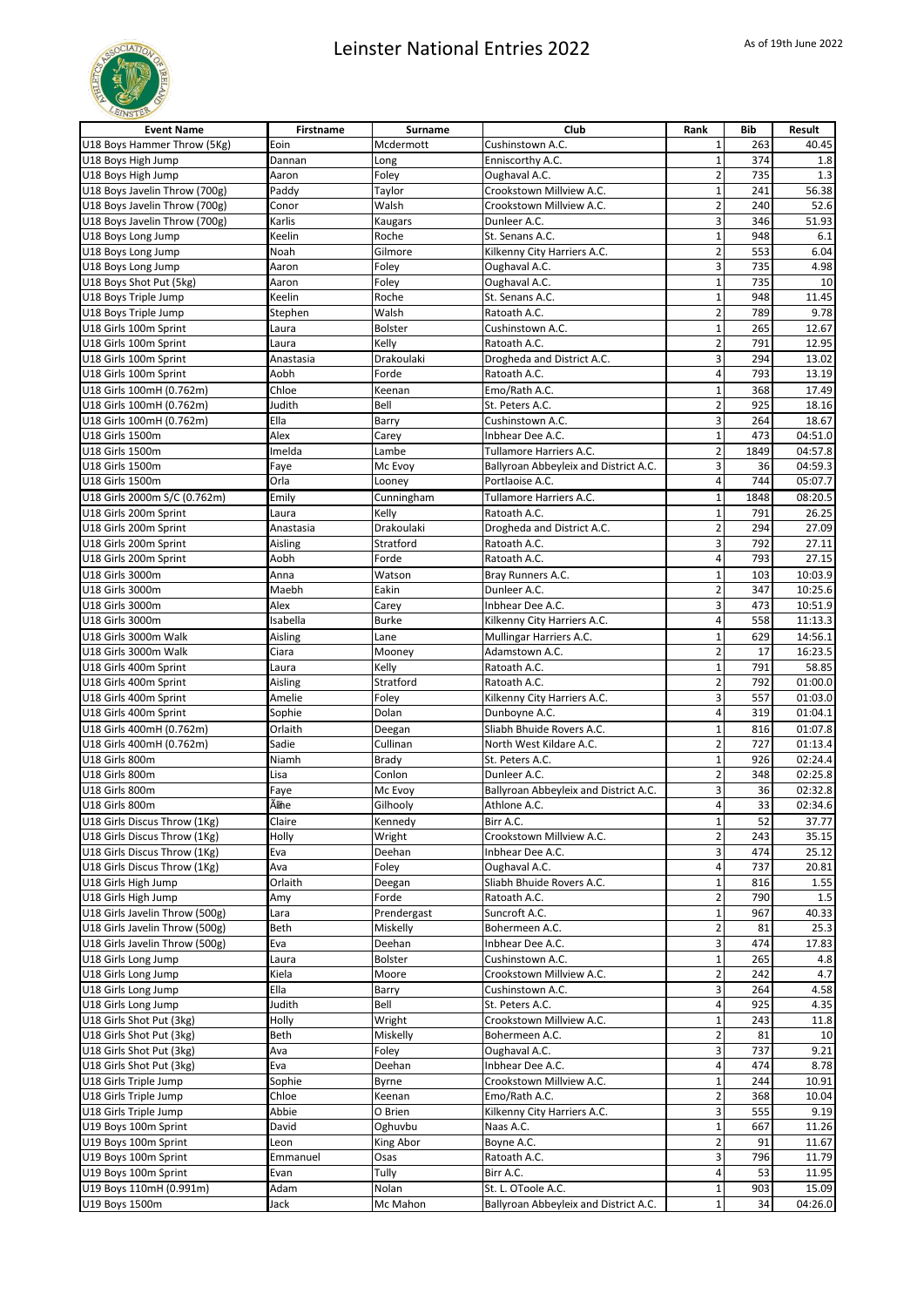

| <b>Event Name</b>              | Firstname | Surname     | Club                                  | Rank                     | <b>Bib</b> | Result  |
|--------------------------------|-----------|-------------|---------------------------------------|--------------------------|------------|---------|
| U19 Boys 1500m                 | Cillian   | Moran       | Portlaoise A.C.                       | 2                        | 745        | 04:27.1 |
| U19 Boys 200m Sprint           | David     | Oghuvbu     | Naas A.C.                             | $\mathbf{1}$             | 667        | 22.92   |
| U19 Boys 200m Sprint           | Darragh   | Masterson   | Ratoath A.C.                          | $\overline{2}$           | 794        | 23.74   |
| U19 Boys 200m Sprint           | Evan      | Tully       | Birr A.C.                             | 3                        | 53         | 24.73   |
| U19 Boys 200m Sprint           | Cathal    | Thompson    | Crookstown Millview A.C.              | 4                        | 246        | 25.1    |
| U19 Boys 3000m S/C (0.914m)    | Jack      | Mc Mahon    | Ballyroan Abbeyleix and District A.C. | $\mathbf 1$              | 34         | 11:02.9 |
| U19 Boys 3000m S/C (0.914m)    | Cillian   | Moran       | Portlaoise A.C.                       | $\overline{2}$           | 745        | 11:10.3 |
| U19 Boys 3000m S/C (0.914m)    | Daniel    | Mc Loughlin | Oughaval A.C.                         | 3                        | 738        | 11:55.9 |
| U19 Boys 400m Sprint           | Darragh   | Masterson   | Ratoath A.C.                          | $\mathbf{1}$             | 794        | 50.86   |
| U19 Boys 400m Sprint           | Ben       | Hughes      | Dunboyne A.C.                         | $\overline{2}$           | 320        | 51.92   |
| U19 Boys 400m Sprint           | Jack      | O Donnell   | Ratoath A.C.                          | 3                        | 795        | 52.94   |
| U19 Boys 400mH (0.914m)        | Ben       | Hughes      | Dunboyne A.C.                         | $\mathbf{1}$             | 320        | 01:01.7 |
| U19 Boys 800m                  | Rory      | Mc Loughlin | St. Peters A.C.                       | $\mathbf 1$              | 927        | 01:59.1 |
| U19 Boys 800m                  | Jack      | O Donnell   | Ratoath A.C.                          | $\overline{2}$           | 795        | 01:59.7 |
| U19 Boys 800m                  | Cillian   | Dunne       | Gowran A.C.                           | 3                        | 438        | 02:03.3 |
| U19 Boys 800m                  | Jack      | Mc Mahon    | Ballyroan Abbeyleix and District A.C. | 4                        | 34         | 02:12.3 |
| U19 Boys Discus Throw (1.75Kg) | Patrick   | O Meara     | Birr A.C.                             | $\mathbf{1}$             | 54         | 19.77   |
| U19 Boys Hammer Throw (6Kg)    | Coil      | O muiri     | Fr. Murphy A.C.                       | $\mathbf 1$              | 395        | 50.69   |
| U19 Boys Hammer Throw (6Kg)    | Patrick   | O Meara     | Birr A.C.                             | $\overline{2}$           | 54         | 23.6    |
| U19 Boys High Jump             | Adam      | Nolan       | St. L. OToole A.C.                    | $\mathbf 1$              | 903        | 1.8     |
| U19 Boys High Jump             | Mateusz   | Balcer      | Kilkenny City Harriers A.C.           | $\overline{2}$           | 560        | 1.75    |
| U19 Boys Javelin Throw (800g)  | Hugh      | Kelly       | Inbhear Dee A.C.                      | $\mathbf 1$              | 475        | 38.94   |
| U19 Boys Long Jump             | Adam      | Nolan       | St. L. OToole A.C.                    | $\mathbf{1}$             | 903        | 6.26    |
| U19 Boys Long Jump             | Owen      | Lennon      | United Striders A.C.                  | $\overline{2}$           | 995        | 5.14    |
| U19 Boys Pole Vault            | Adam      | Nolan       | St. L. OToole A.C.                    | $\mathbf 1$              | 903        | 3.61    |
| U19 Boys Shot Put (6kg)        | Tadg      | Reilly      | Dunleer A.C.                          | $\mathbf 1$              | 349        | 10.85   |
| U19 Boys Shot Put (6kg)        | Patrick   | O Meara     | Birr A.C.                             | $\overline{2}$           | 54         | 6.74    |
| U19 Boys Shot Put (6kg)        | Evan      | Tully       | Birr A.C.                             | 3                        | 53         | 6.2     |
| U19 Boys Triple Jump           | Jack      | Dunne       | St. L. OToole A.C.                    | $\mathbf 1$              | 901        | 12.5    |
| U19 Boys Triple Jump           | Peter     | Casey       | Eire Og Corra Choill A.C.             | $\overline{2}$           | 365        | 12.19   |
| U19 Girls 100m Sprint          | Jennifer  | Sawyer      | St. L. OToole A.C.                    | $\mathbf{1}$             | 904        | 12.63   |
| U19 Girls 100m Sprint          | Sarah     | Millea      | Celbridge A.C.                        | $\overline{2}$           | 163        | 12.86   |
| U19 Girls 100m Sprint          | Grainne   | O Sullivan  | Bray Runners A.C.                     | 3                        | 105        | 13.24   |
| U19 Girls 100m Sprint          | Ava       | Plunkett    | St. Peters A.C.                       | 4                        | 928        | 14.42   |
| U19 Girls 100mH (0.838m)       | Arabella  | Adekoya     | St. L. OToole A.C.                    | $\mathbf{1}$             | 905        | 17.51   |
| U19 Girls 100mH (0.838m)       | Mollie    | White       | Cushinstown A.C.                      | $\overline{2}$           | 266        | 19.52   |
| U19 Girls 1500m                | Hannah    | Kehoe       | Thomastown A.C.                       | $\mathbf{1}$             | 978        | 04:35.9 |
| U19 Girls 1500m                | Ruby      | Stueven     | Tullamore Harriers A.C.               | $\overline{2}$           | 1850       | 04:41.2 |
| U19 Girls 1500m                | Caer      | Ni Ghibne   | Ace A.C.                              | 3                        | 13         | 04:51.0 |
| U19 Girls 1500m                | Claragh   | Keane       | D.M.P. A.C.                           | 4                        | 278        | 04:54.9 |
| U19 Girls 200m Sprint          | Jennifer  | Sawyer      | St. L. OToole A.C.                    | $\mathbf 1$              | 904        | 26.02   |
| U19 Girls 200m Sprint          | Sarah     | Millea      | Celbridge A.C.                        | $\overline{2}$           | 163        | 26.59   |
| U19 Girls 200m Sprint          | Grainne   | O Sullivan  | Bray Runners A.C.                     | 3                        | 105        | 27.32   |
| U19 Girls 200m Sprint          | Aimee     | Doherty     | Ratoath A.C.                          | 4                        | 797        | 27.34   |
| U19 Girls 3000m                | Hannah    | Kehoe       | Thomastown A.C.                       | $\vert \mathbf{r} \vert$ | 978        | 10:00.1 |
| U19 Girls 3000m                | Claragh   | Keane       | D.M.P. A.C.                           | $\overline{2}$           | 278        | 10:42.3 |
| U19 Girls 3000m                | Caoimhe   | Dempsey     | Naas A.C.                             | 3                        | 669        | 11:41.3 |
| U19 Girls 3000m                | Ruby      | Dowd        | Kilcoole A.C.                         | 4                        | 490        | 11:41.7 |
| U19 Girls 3000m S/C (0.762m)   | Ciara     | Martin      | Kilmore A.C.                          | $\mathbf 1$              | 571        | 14:14.2 |
| U19 Girls 3000m Walk           | Rhea      | Donnelly    | Celbridge A.C.                        | $\mathbf{1}$             | 162        | 20:53.4 |
| U19 Girls 400m Sprint          | Aimee     | Doherty     | Ratoath A.C.                          | $\mathbf 1$              | 797        | 58.76   |
| U19 Girls 400m Sprint          | Kayla     | Ryan        | Dunboyne A.C.                         | $\mathbf 2$              | 321        | 01:03.7 |
| U19 Girls 400m Sprint          | Lily      | Cummins     | Drogheda and District A.C.            | 3                        | 297        | 01:08.8 |
| U19 Girls 400mH (0.762m)       | Jennifer  | Sawyer      | St. L. OToole A.C.                    | $\mathbf 1$              | 904        | 01:05.4 |
| U19 Girls 400mH (0.762m)       | Eimear    | Halpin      | Menapians A.C.                        | $\overline{2}$           | 590        | 01:07.9 |
| U19 Girls 400mH (0.762m)       | Rachel    | Norman      | Dunboyne A.C.                         | 3                        | 322        | 01:10.8 |
| U19 Girls 800m                 | Ruby      | Stueven     | Tullamore Harriers A.C.               | $\mathbf 1$              | 1850       | 02:17.4 |
| U19 Girls 800m                 | Caer      | Ni Ghibne   | Ace A.C.                              | $\overline{2}$           | 13         | 02:21.3 |
| U19 Girls 800m                 | Aimee     | Doherty     | Ratoath A.C.                          | 3                        | 797        | 02:21.4 |
| U19 Girls 800m                 | Saoirse   | Reynolds    | Le Chéile A.C.                        | 4                        | 583        | 02:27.5 |
| U19 Girls Discus Throw (1Kg)   | Niamh     | Quinn       | Cushinstown A.C.                      | $\mathbf 1$              | 267        | 32.63   |
| U19 Girls Discus Throw (1Kg)   | Eimear    | Halpin      | Menapians A.C.                        | $\overline{2}$           | 590        | 27.28   |
| U19 Girls Discus Throw (1Kg)   | Sarah     | Nyhan       | Dunboyne A.C.                         | 3                        | 323        | 27.15   |
| U19 Girls Hammer Throw (4Kg)   | Niamh     | Quinn       | Cushinstown A.C.                      | $\mathbf 1$              | 267        | 28.34   |
| U19 Girls Hammer Throw (4Kg)   | Eimear    | Halpin      | Menapians A.C.                        | $\overline{2}$           | 590        | 16.74   |
| U19 Girls High Jump            | Michelle  | Cashman     | Naas A.C.                             | $\mathbf 1$              | 668        | 1.6     |
| U19 Girls High Jump            | Amy       | Callaghan   | Cushinstown A.C.                      | $\overline{2}$           | 268        | 1.45    |
| U19 Girls Javelin Throw (600g) | Saidhbhe  | Byrne       | Enniscorthy A.C.                      | $\mathbf 1$              | 375        | 35.62   |
| U19 Girls Javelin Throw (600g) | Amy       | Callaghan   | Cushinstown A.C.                      | 2                        | 268        | 31.58   |
| U19 Girls Long Jump            | Sarah     | Millea      | Celbridge A.C.                        | $\mathbf{1}$             | 163        | 4.91    |